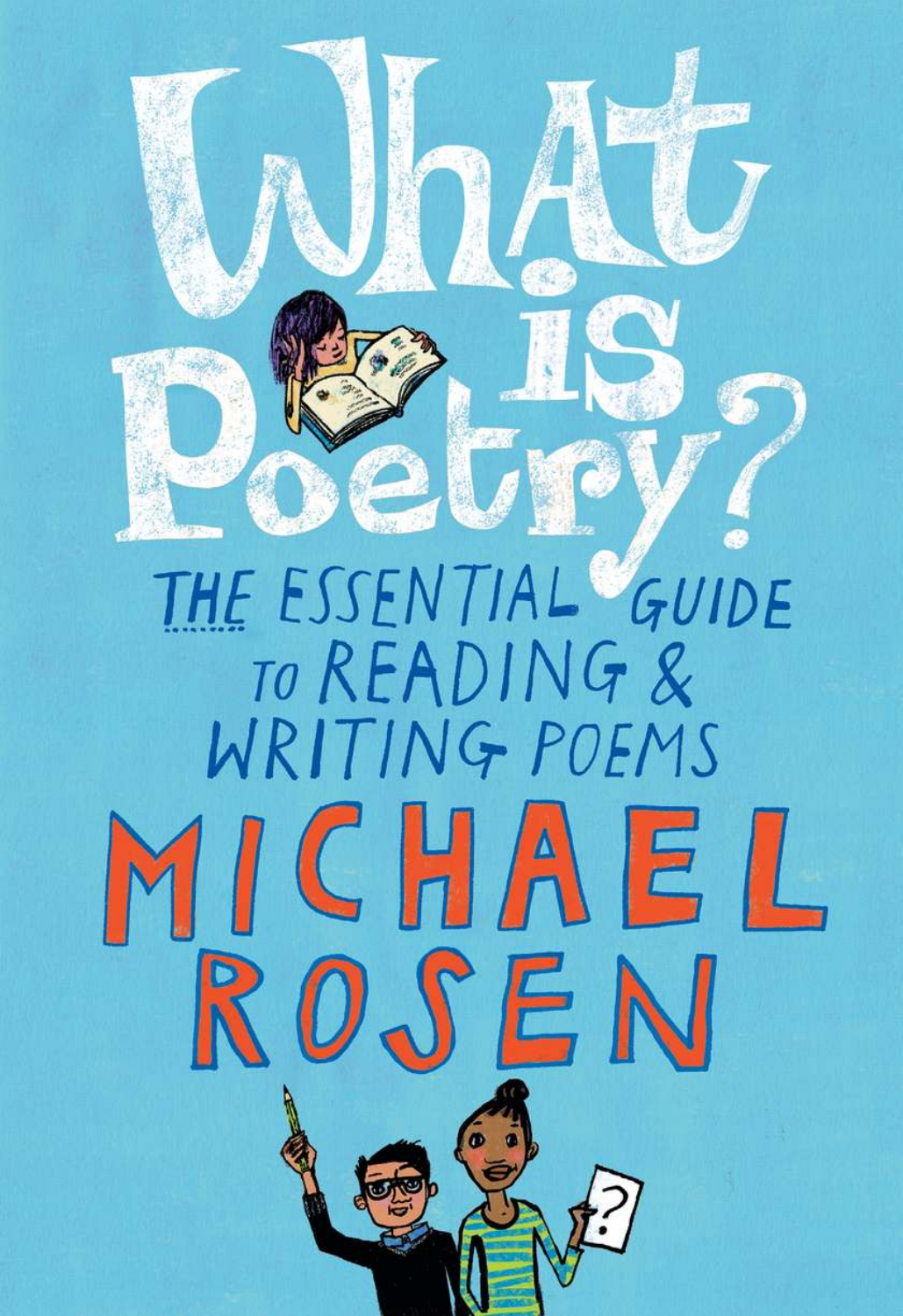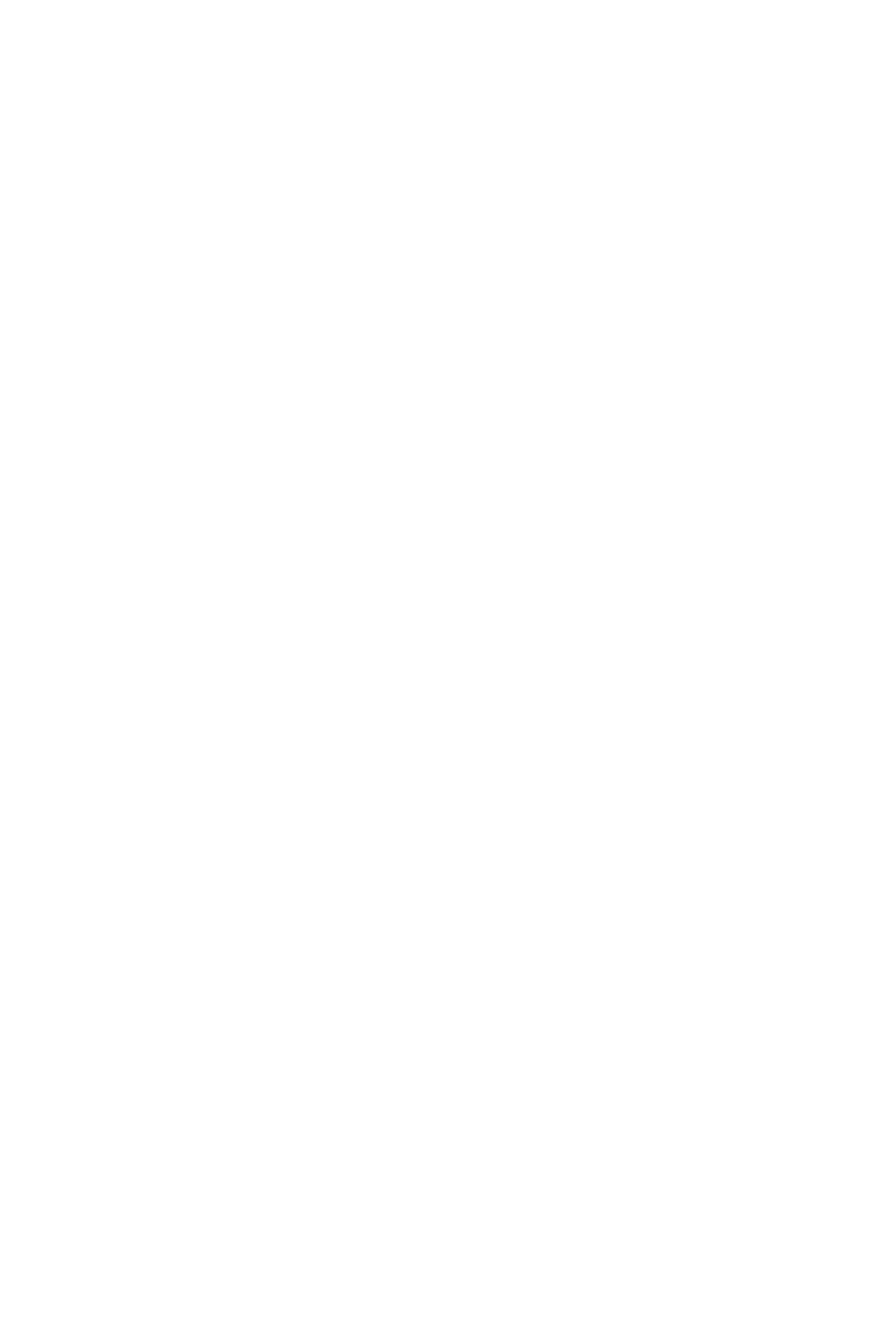

illustrated by Jill Calder

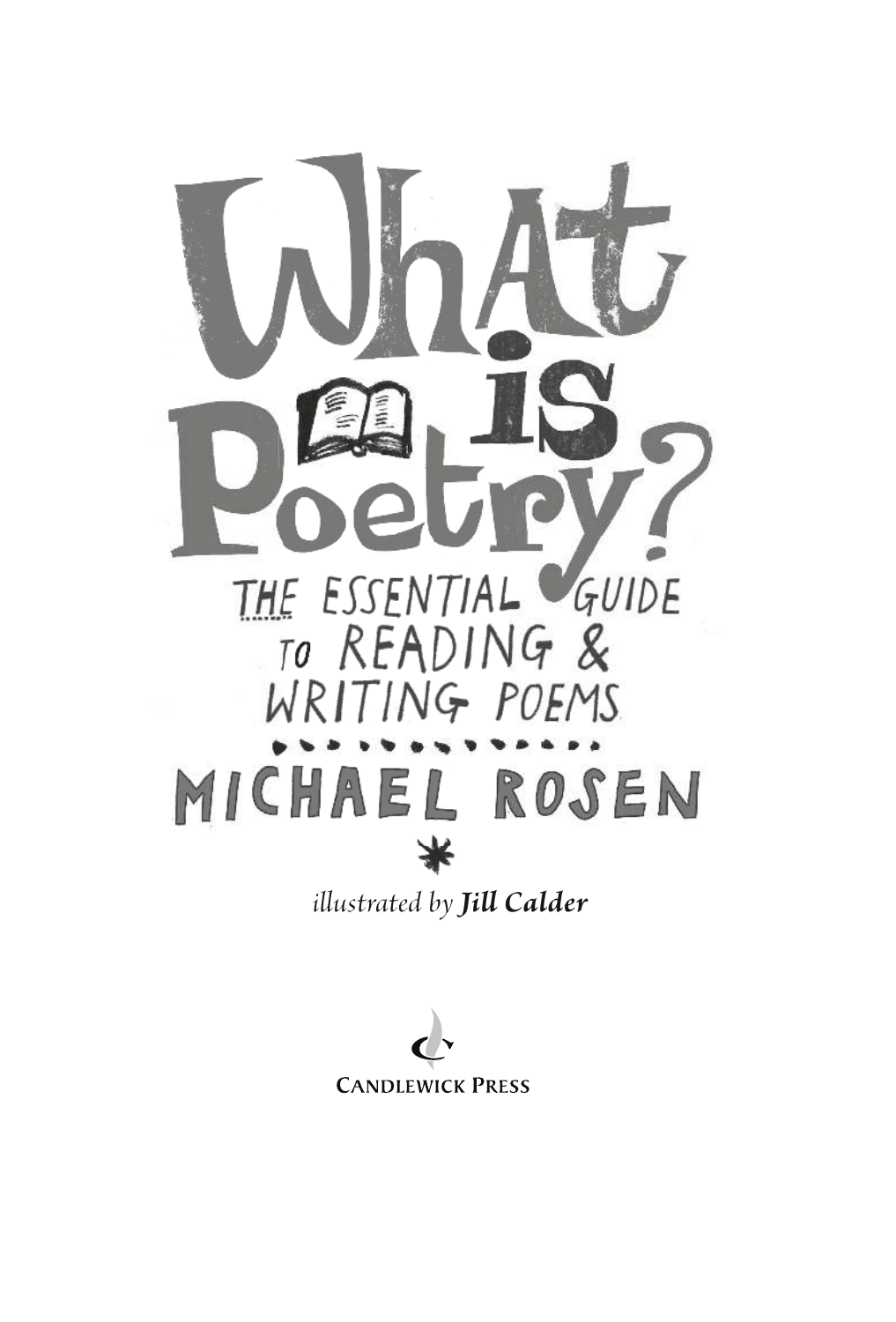Text copyright © 2016 by Michael Rosen Illustrations copyright © 2016 by Jill Calder

All rights reserved. No part of this book may be reproduced, transmitted, or stored in an information retrieval system in any form or by any means, graphic, electronic, or mechanical, including photocopying, taping, and recording, without prior written permission from the publisher.

First U.S. edition 2019

Library of Congress Catalog Card Number pending ISBN 978-1-5362-0159-8 (hardcover) ISBN 978-1-5362-0158-1 (paperback)

18 19 20 21 22 23 TK 10 9 8 7 6 5 4 3 2 1

Printed in TK, TK, U.S.A.

This book was typeset in Briosio Pro The illustrations were done in TK.

Candlewick Press 99 Dover Street Somerville, Massachusetts 02144

visit us at www.candlewick.com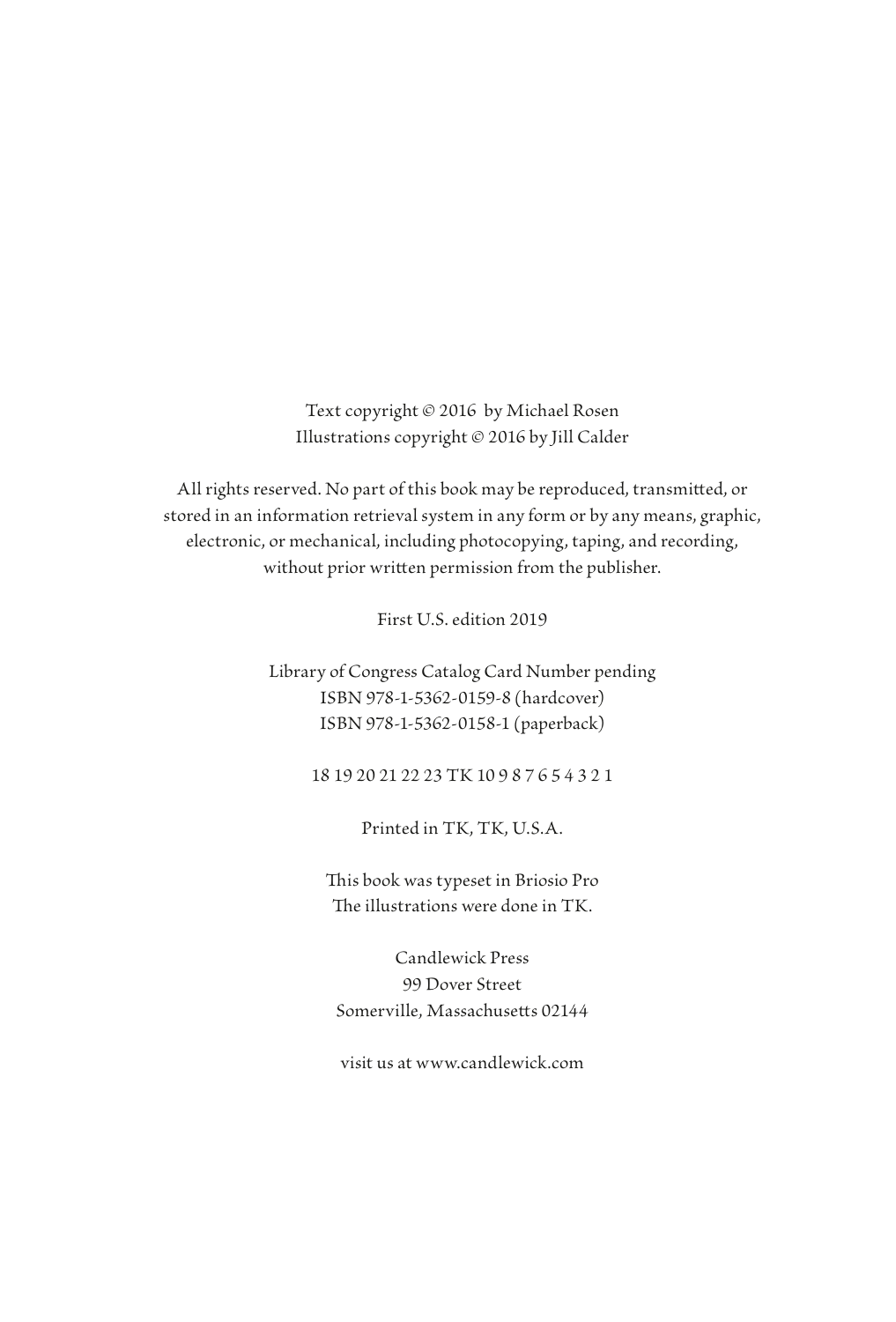FOR EMMA, ELSIE AND EMILE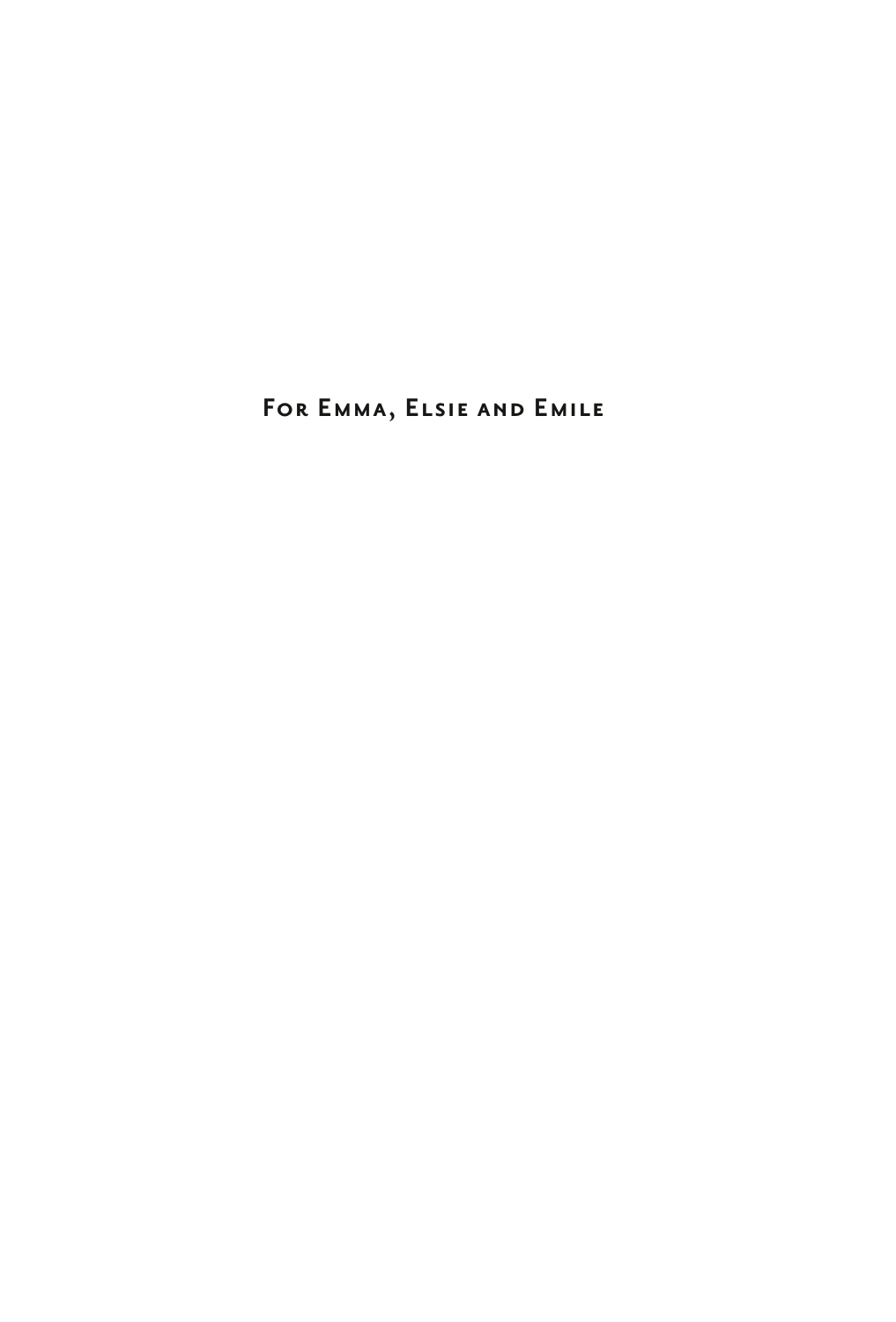

**INTRODUCTION ..... viii** 

CHAPTER |

WHAT IS POETRY? ..... |

CHAPTER 2

WHAT CAN YOU DO WITH A POEM? ..... 71

CHAPTER 3

**MY THOUGHTS AS I WAS WRITING** 

SOME POEMS ..... 89



CHAPTER 4

WAYS TO START A POEM ..... 115

CHAPTER 5

**WRITING POEMS** ..... 133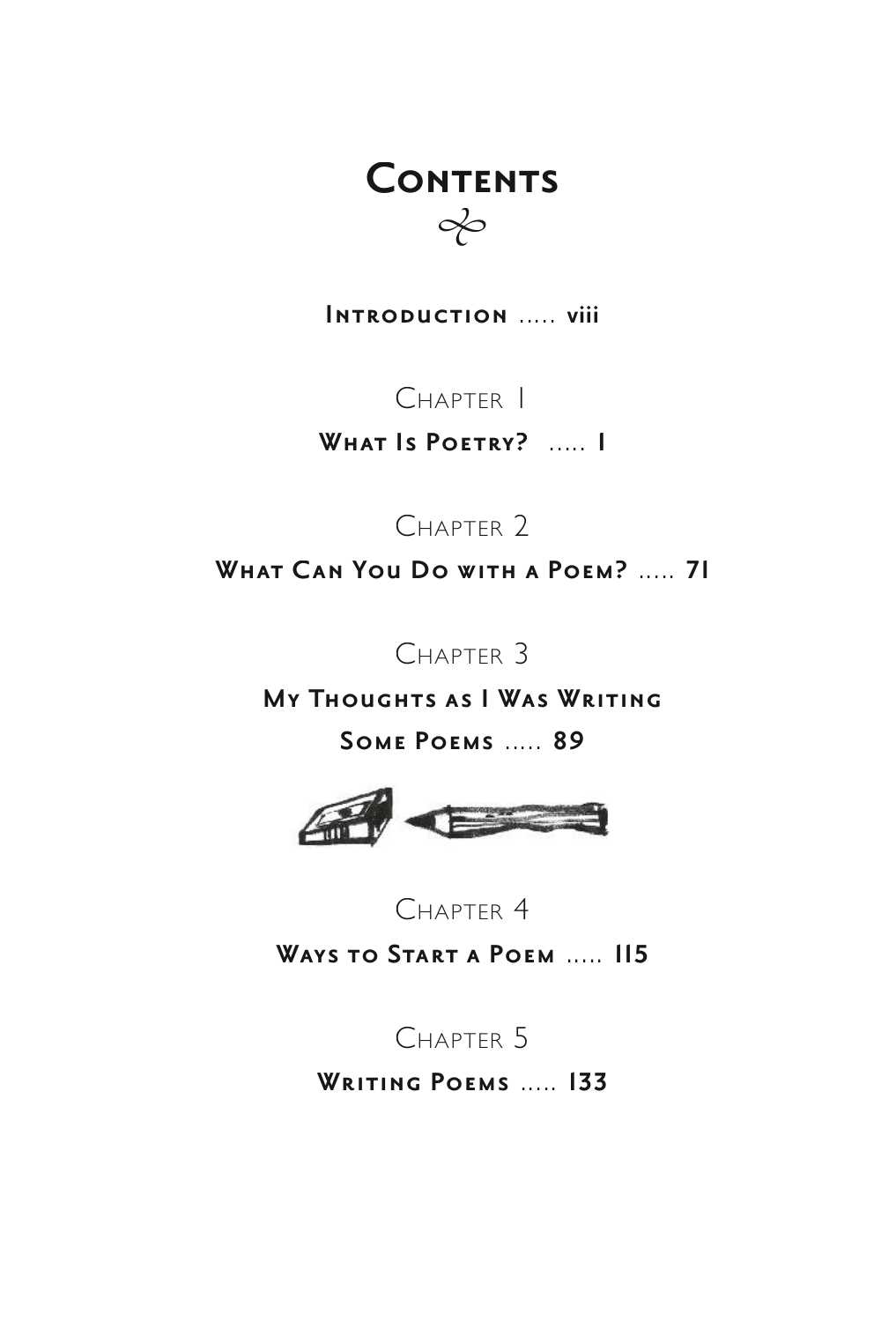

CHAPTER 6

#### **SOME TECHNICAL POINTS ABOUT** POEMS ..... 159

CHAPTER 7

SO WHAT IS POETRY? ..... 181



APPENDIX ..... 187

**INDEX ..... 191** 

ACKNOWLEDGMENTS ..... 197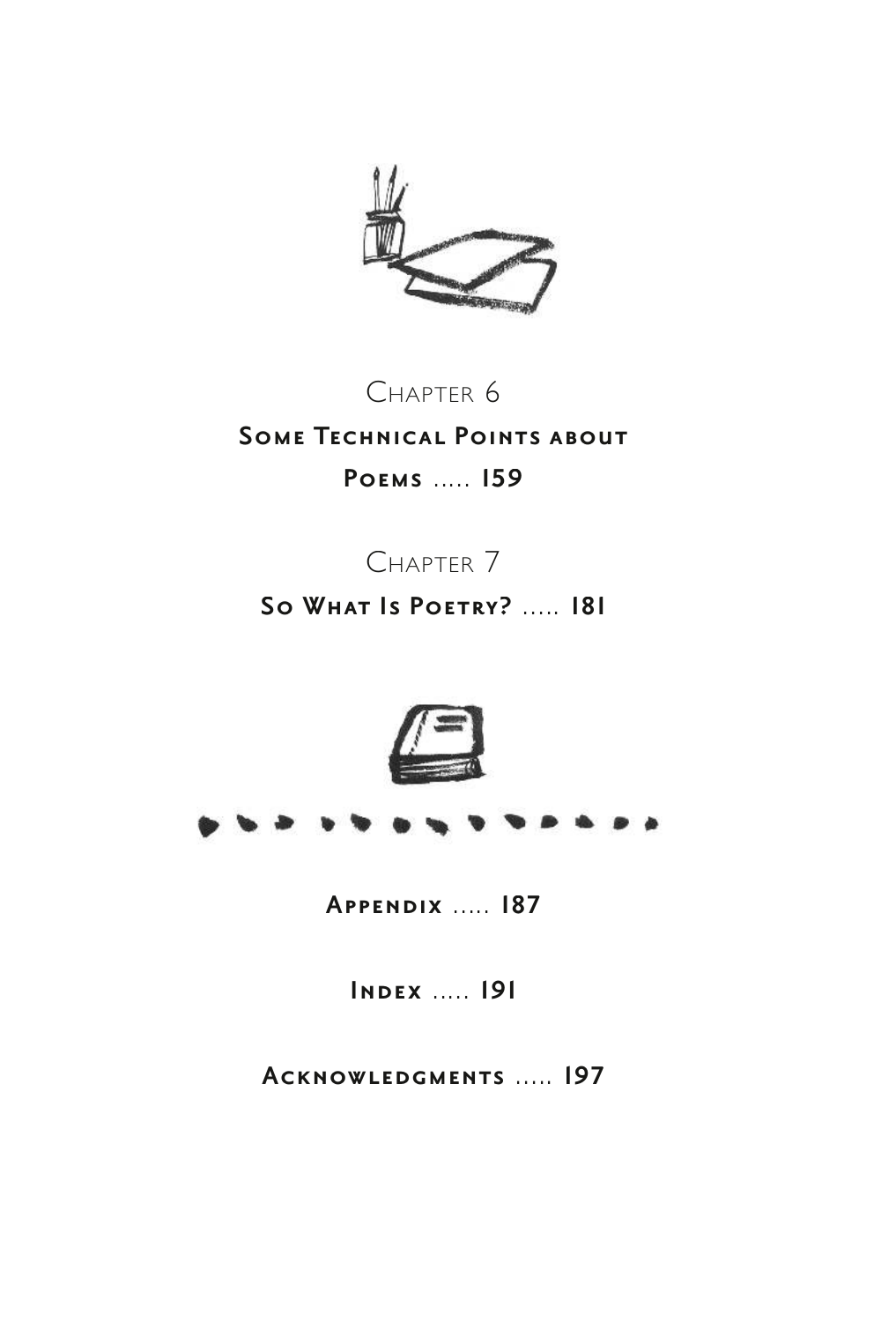### **INTRODUCTION**  $\div$

Poetry belongs to all of us; everyone can read poems, make up poems, or share poems with others. Though we often talk about poetry being dense or difficult, poems are able to present complicated or challenging ideas in ways that we can carry around in our heads. They help us ask questions about the world, how we use words, and who we are.

This book talks about how to read, write, and listen to poetry. In the first chapter, I'll start by simply asking, What is poetry? I don't think I'll be answering that, though!

In chapter 2, I consider a more practical question: What can you do with a poem?

In chapter 3, I talk about the writing process behind some of my poems and my personal experience as a poet.

This leads me into chapter 4, where I offer a few ideas for starting poems of your own, and chapter 5,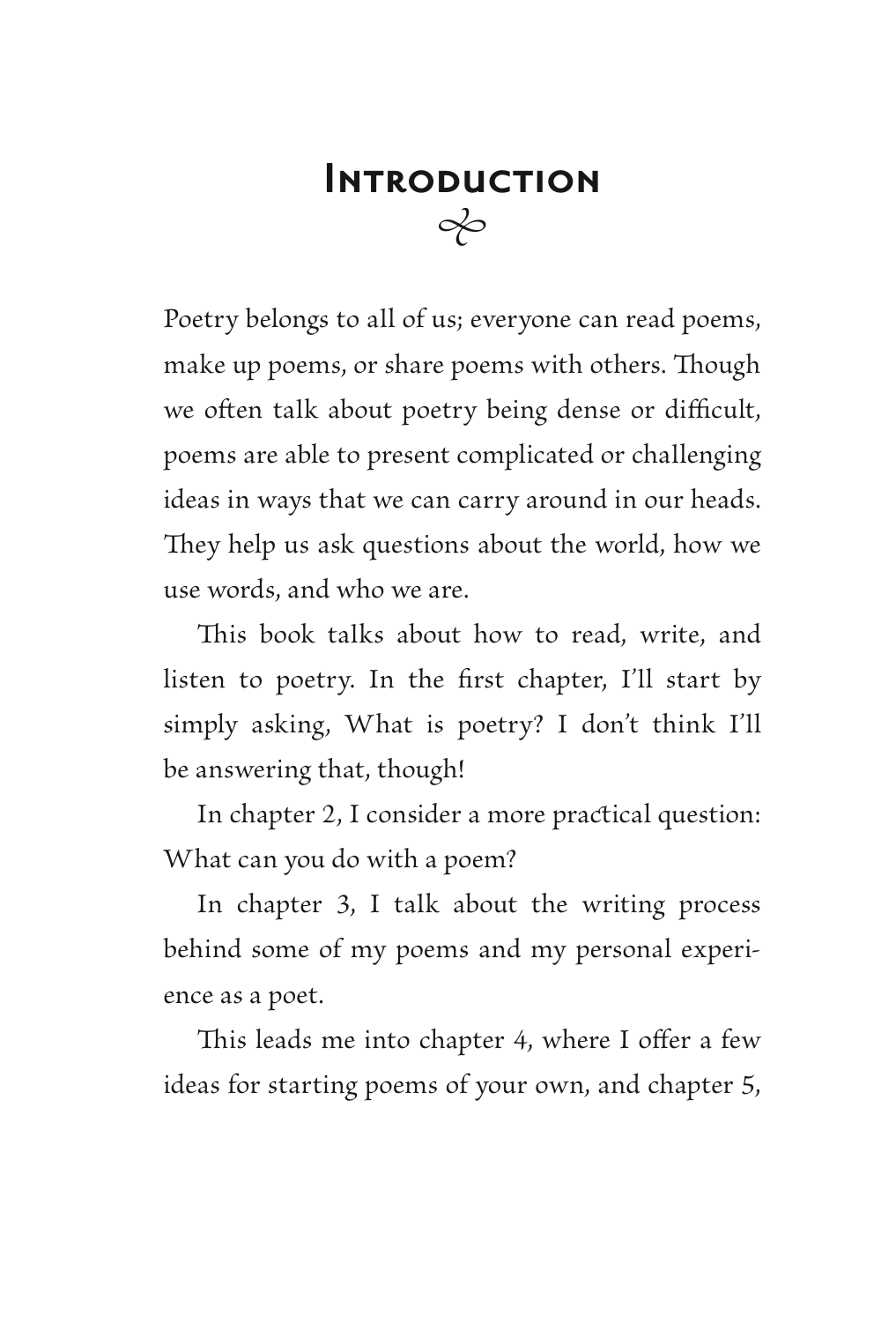where I've collected together tips on how to write and edit your poems.

Chapter 6 gives some useful technical pointers for looking at poems.

And the last chapter I'd like to keep a surprise. . . .

Finally, in the appendix, you'll find lots of different ways to go out and get involved in poetry — it might even be the best place to start! In fact, you can read this book in all kinds of ways: straight through, in bits, to and fro, rereading parts . . . or however you like.

I can't speak for all poets, but the main reason I write poems is that I hope they offer readers something to think about and talk about. They are a way of opening a conversation. I'd like this book to do the same — because, more than anything else, it's about enjoying poetry, and living with it and in it.

M. R.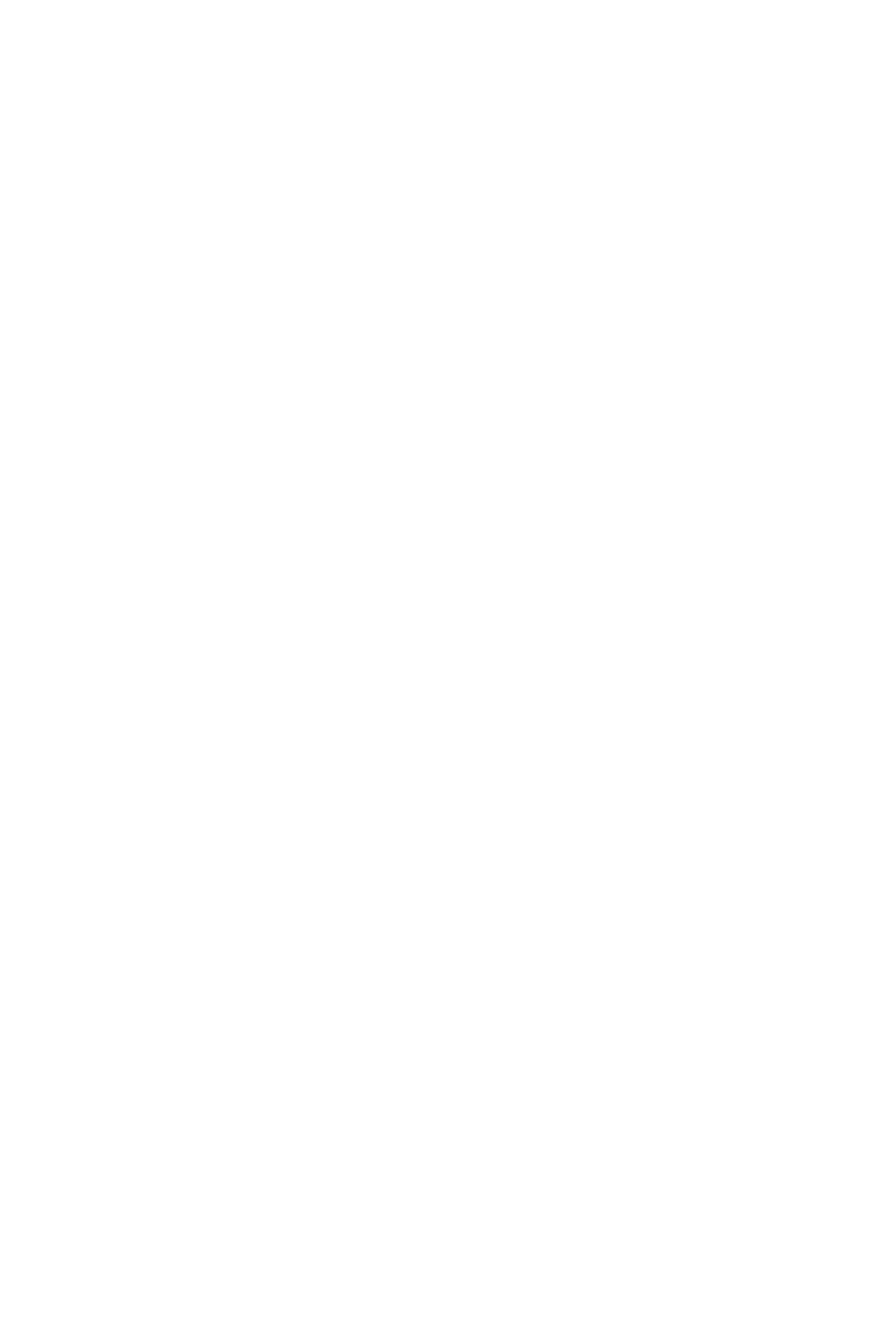#### CHAPTER 1

### **WHAT IS POETRY?**  $\div$

A poem is a poem if the writer and the reader agree it's a poem. But people don't always agree, and when they argue about it, they try to find some special things about poetry that you can't find in other kinds of writing. They say things like:

- 3 a poem has to **rhyme,** or should have a particular **rhythm;**
- 3 a poem should have **metaphors** and **similes** (I'l<sup>l</sup> be talking about these later on);
- a poem should say something beautiful in an especially beautiful way;
- $\bullet$  a poem should say something that surprises us;
- $\bullet$  a poem should say something in a memorable way.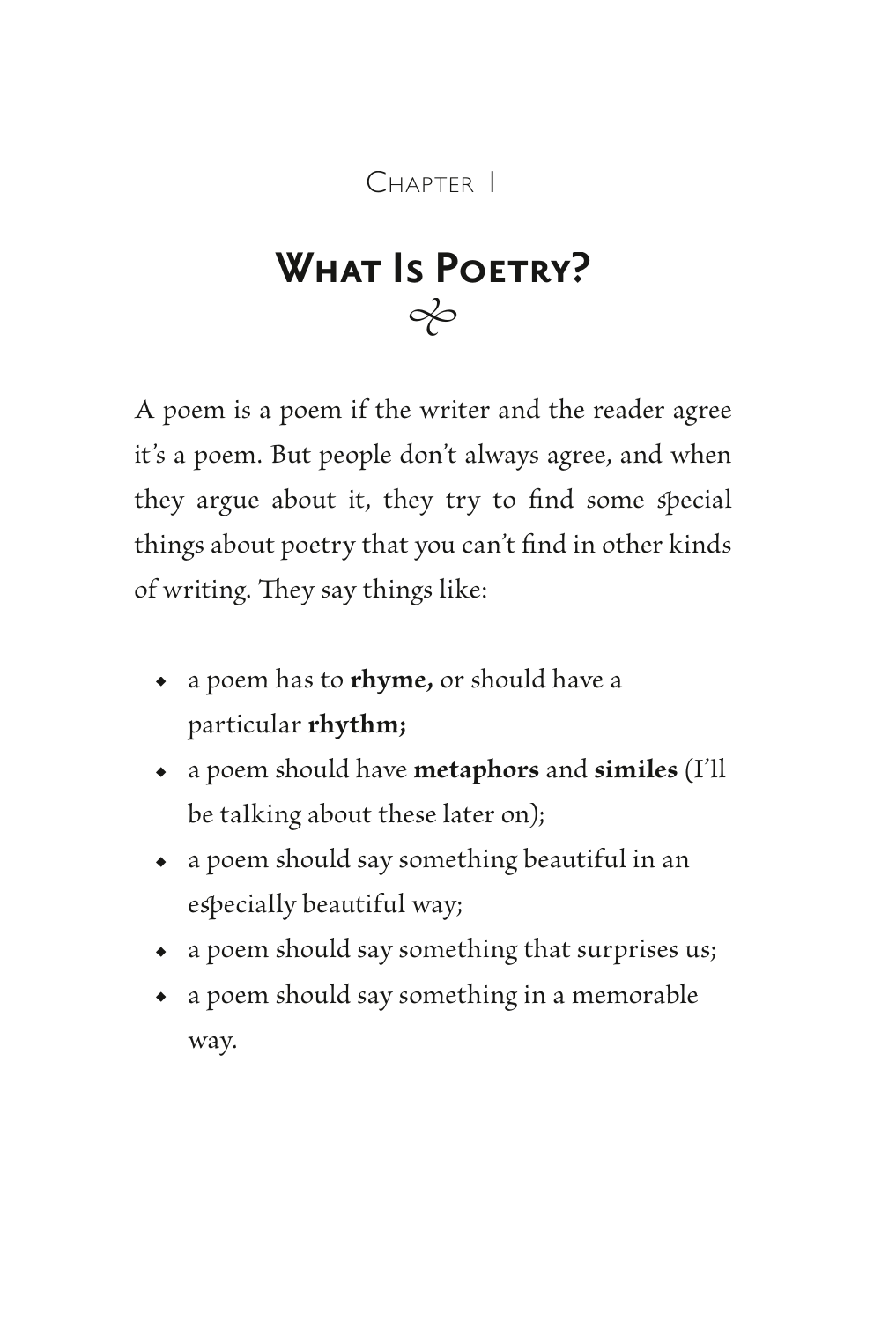One problem with this is that it's quite easy to find other kinds of writing that do some or all of these things: proverbs, riddles, jokes, plays, songs, holy writings, and speeches. And another problem is that plenty of people have written what *they* say are poems but that have no rhymes or particular rhythms, metaphors or similes, or special, beautiful language.

So answering the question "What is poetry?" is not easy. One way around it is to ask another question: What can poetry DO?

So I've chosen some pieces of writing that writers and readers agree are poems, and I'm going to think about what they DO and what I'm doing in my mind as I read them.

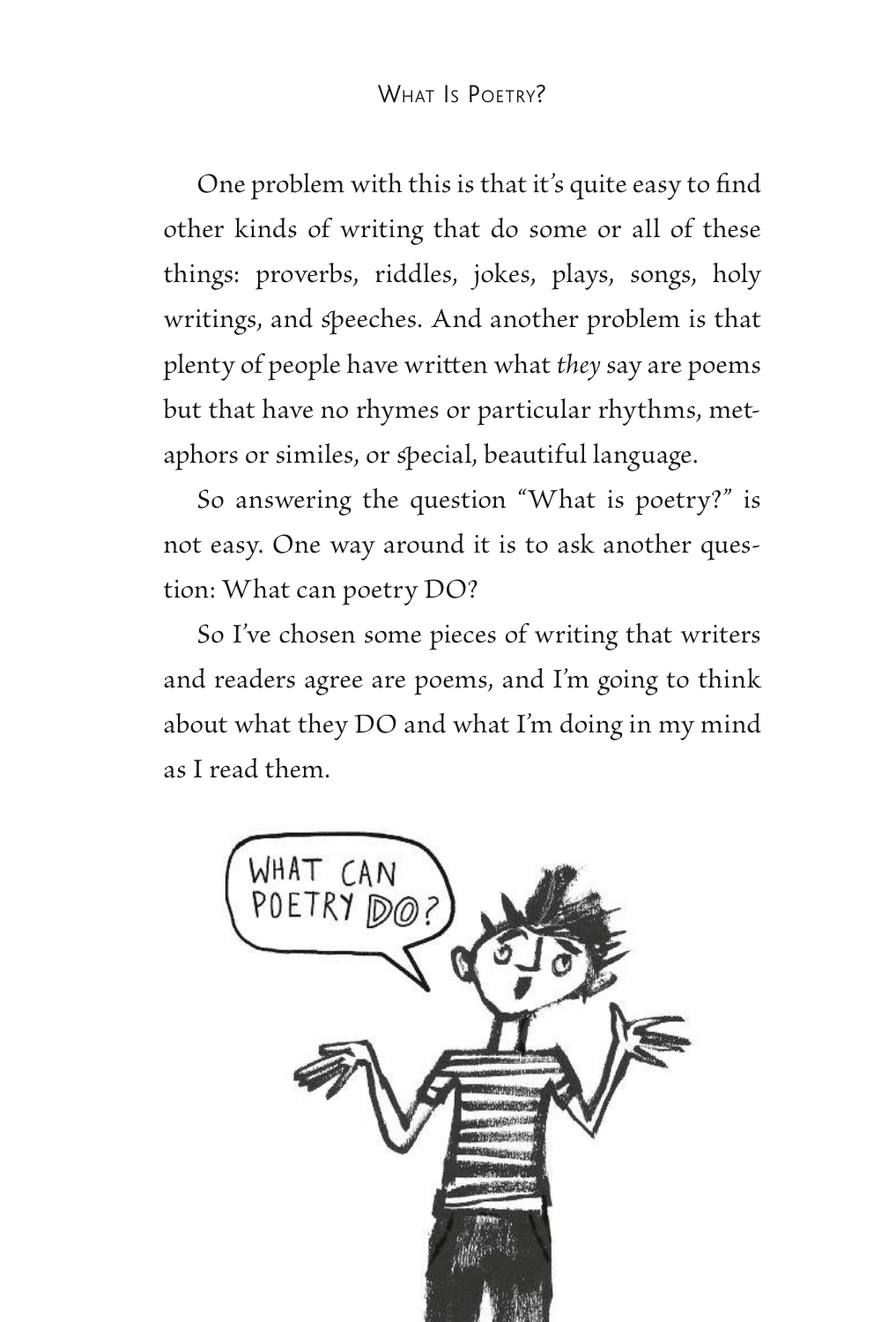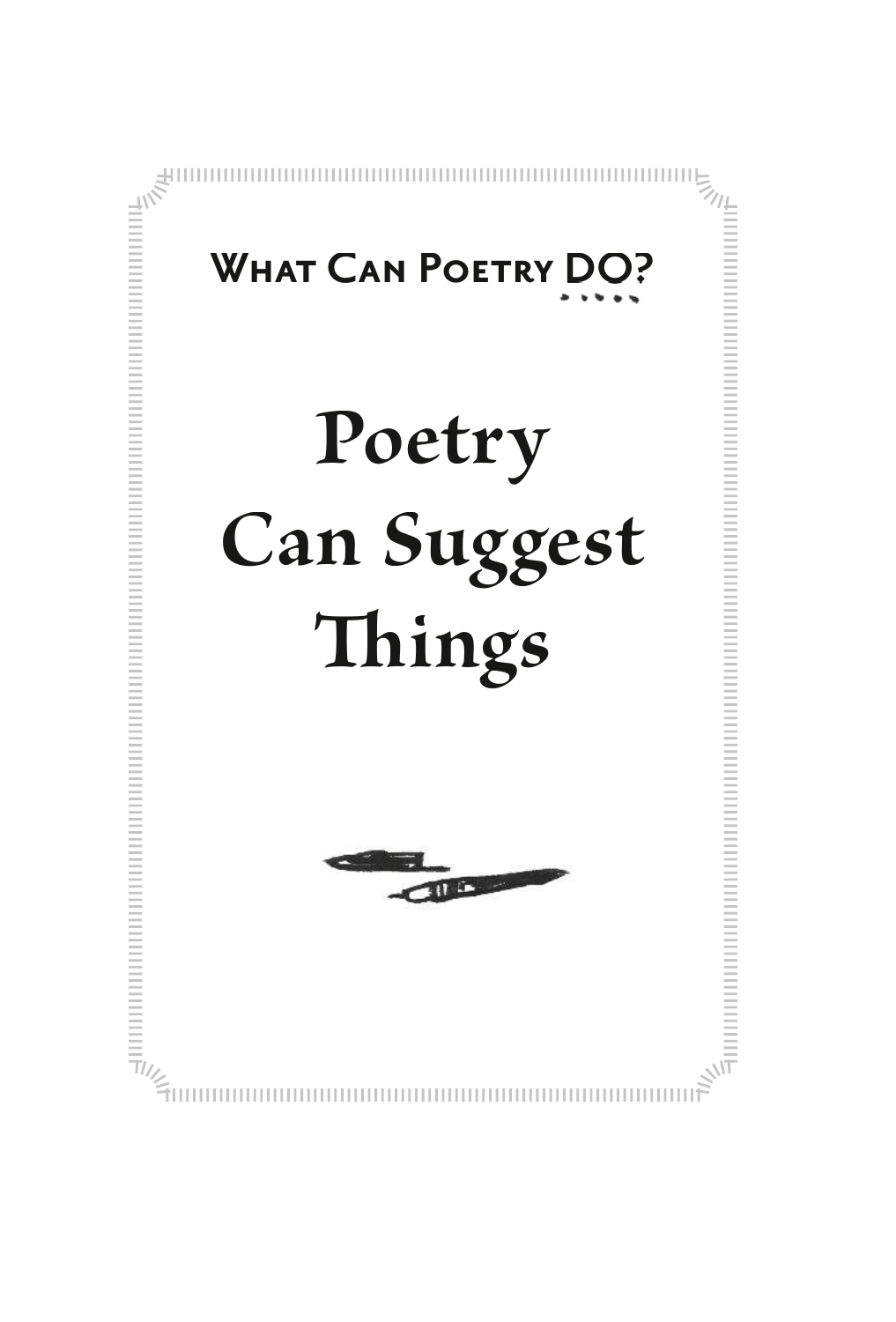## A Word Is Dead

A word is dead When it is said, Some say. I say it just Begins to live That day.

Emily Dickinson (1830–86)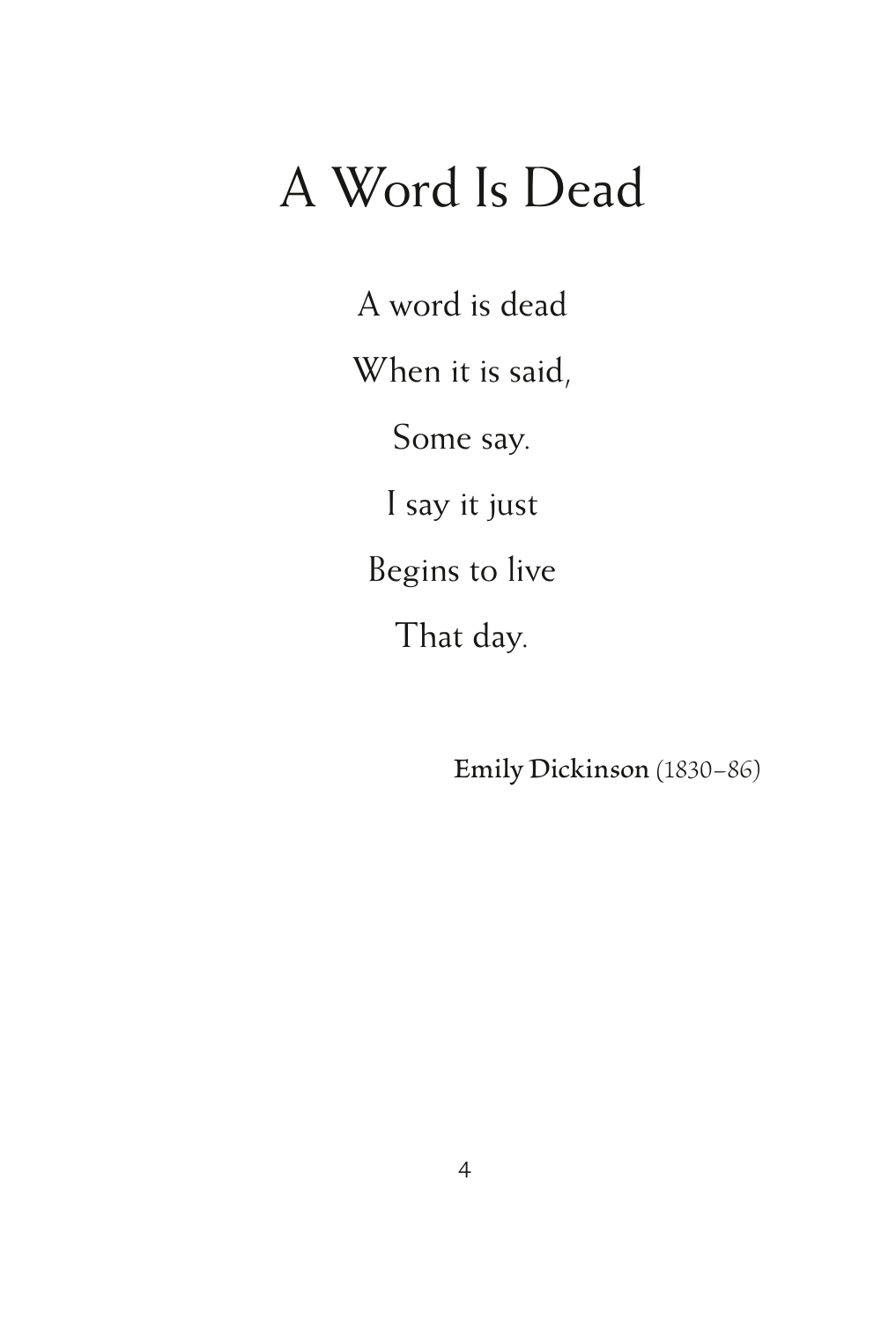We often think of poems as things you find in books, but most of Emily Dickinson's poems weren't published when she was alive. She wrote them at home and put them in little packets, which her sister discovered after she died.

My first reaction when I read this poem is to ask questions: Can words die? What would a dead word be? When a word is said, how can that make it "begin to live"? What does it mean for a word to begin to live? And who is the "I" who says "I say"?

A six-line poem has gotten me asking a lot of questions. But there are no answers! When I read a story in the paper or watch the news on TV, quite oft en there are questions *and* answers. Let's imagine that this poem is a news item. We would be told just who it is going around claiming that words die when people say them. We would be told who the "I" is in "I say." And there's every chance that the person speaking would explain to us why saying a word will make it "begin to live."

Not here, though. Not in this poem. We're just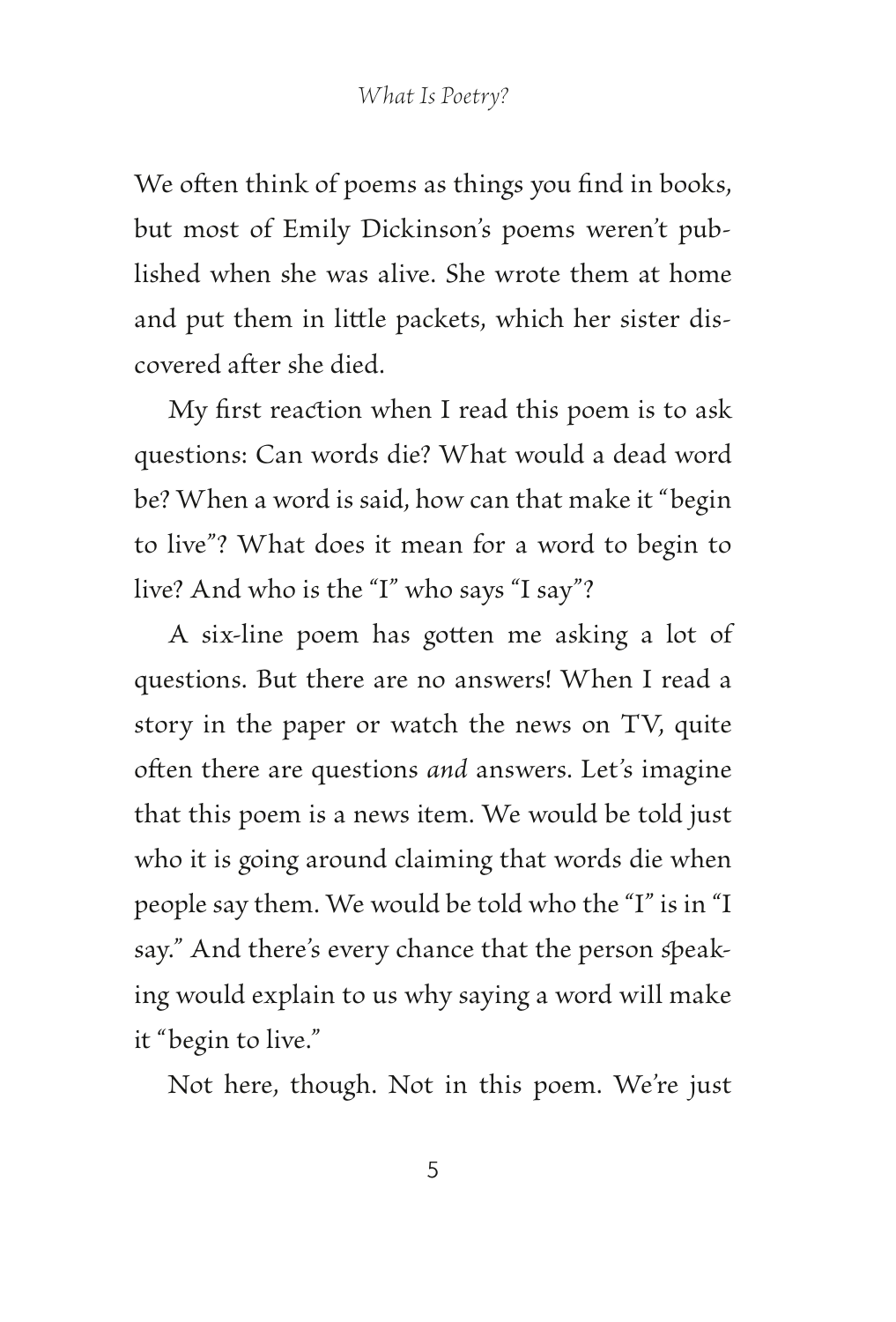left hanging in midair, trying to figure all this out for ourselves. So, the poem has set us some problems, we've asked some questions, and it hasn't answered any of them!

I could be very annoyed by this. On the other hand, I might realize that it's just the way some poems are. And instead of being annoyed, I could wait and see. Maybe something will crop up a few days later when I'm out and about, and I will think to myself, That *word seemed to come alive when it was said.* 

And then the poem will work itself out as the days go by.

I'm going to use one word to cover everything I've said here: **suggestive.** I think a lot of poems are suggestive. They make suggestions  $-$  nothing more, nothing less. They suggest feelings, thoughts, problems, and ideas. And they don't try to give answers. They leave us to do a lot of figuring out.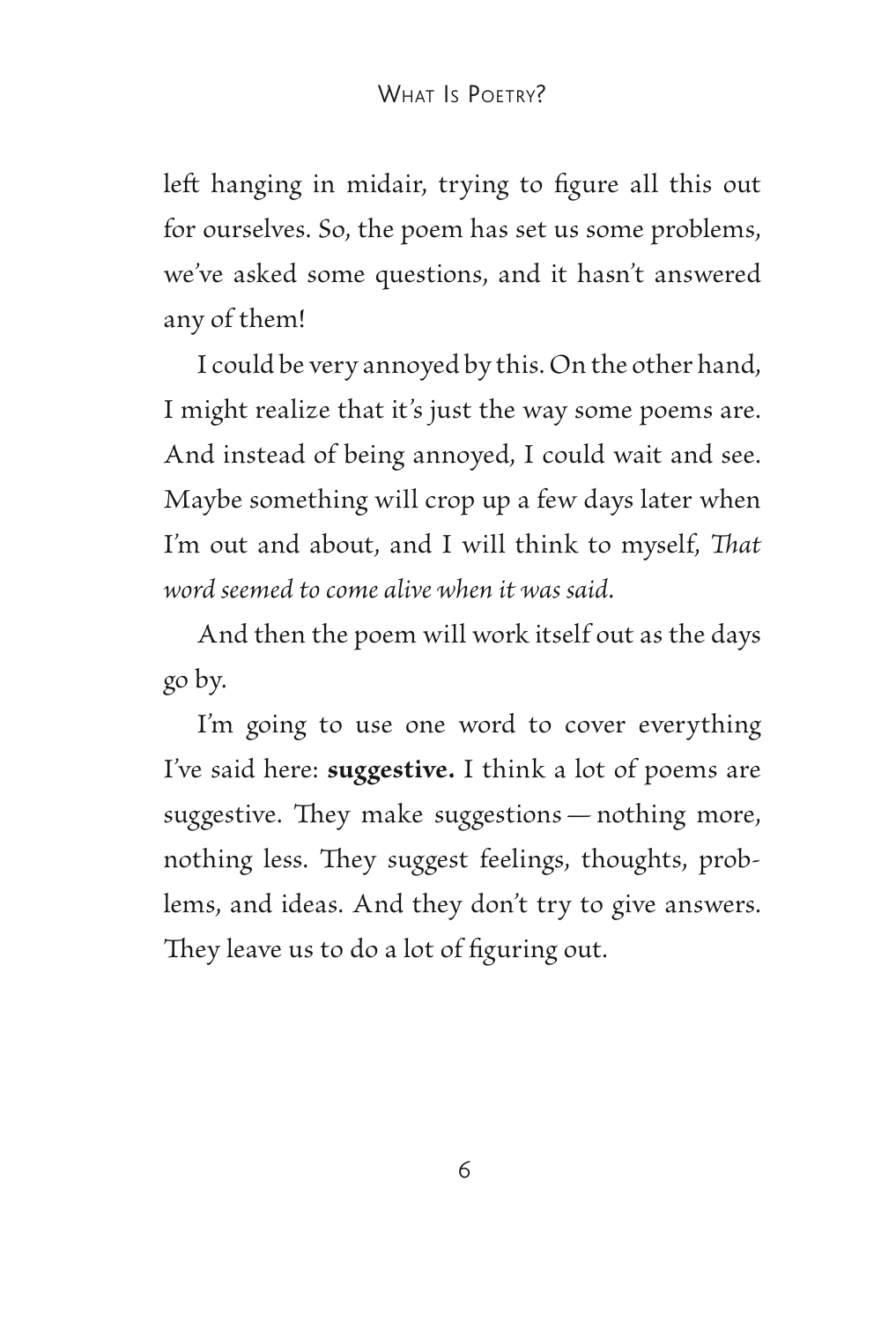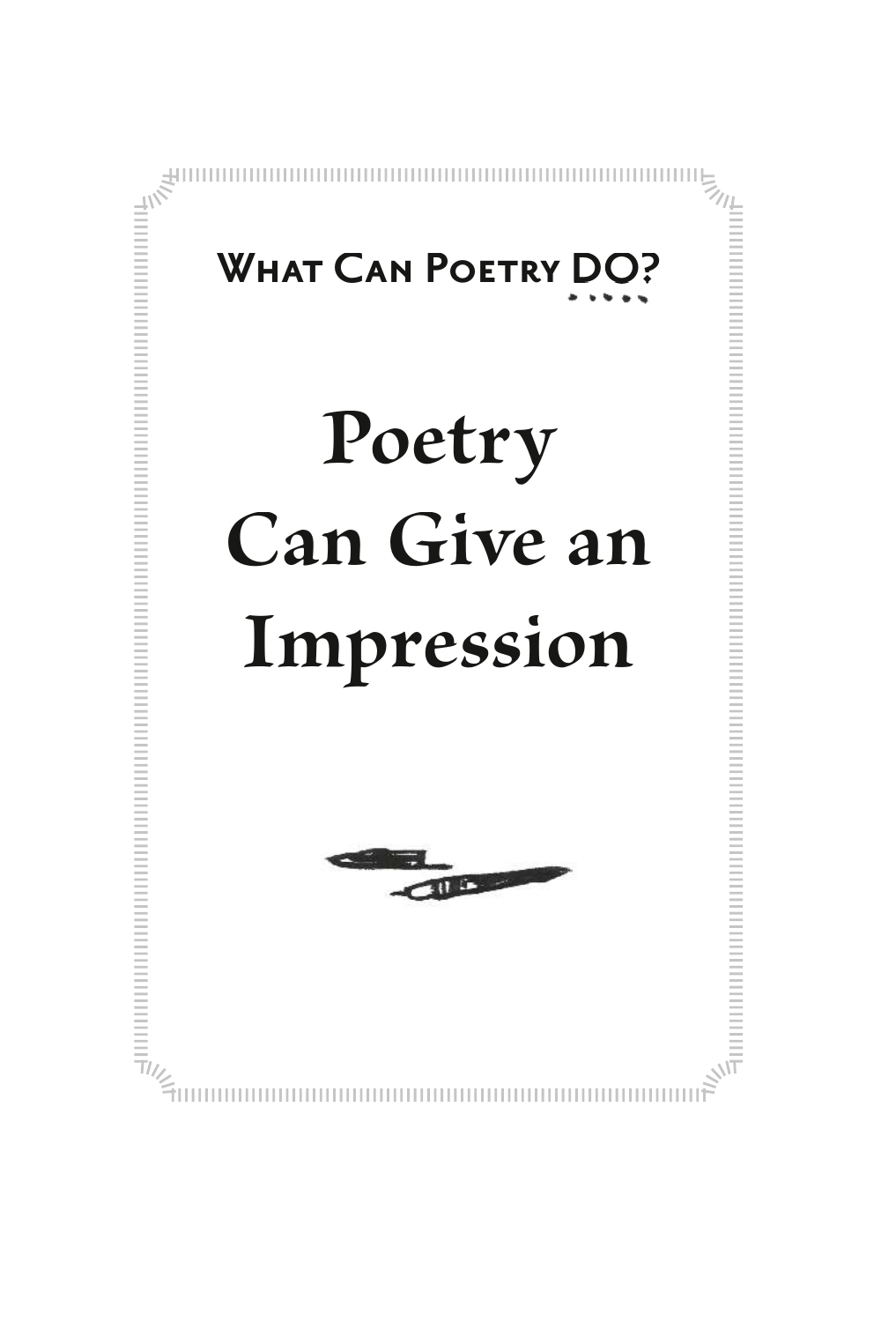## From a Railway Carriage

Faster than fairies, faster than witches,

Bridges and houses, hedges and ditches;

And charging along like troops in a battle,

All through the meadows the horses and cattle:

All of the sights of the hill and the plain

Fly as thick as driving rain;

And ever again, in the wink of an eye,

Painted stations whistle by.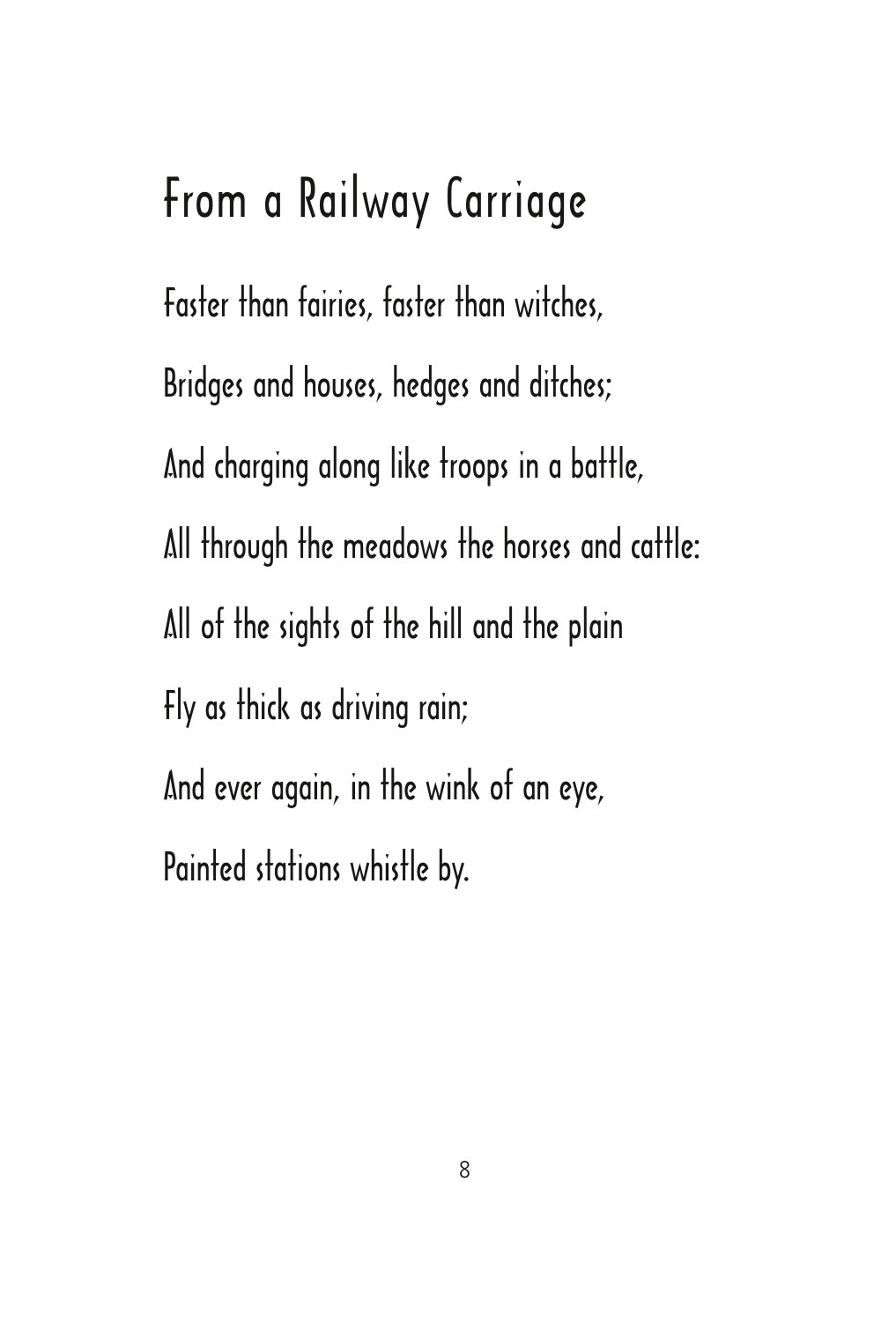Here is a child who clambers and scrambles, All by himself and gathering brambles; Here is a tramp who stands and gazes; And there is the green for stringing the daisies! Here is a cart run away in the road Lumping along with man and load; And here is a mill and there is a river: Each a glimpse and gone for ever!

Robert Louis Stevenson (1850–94)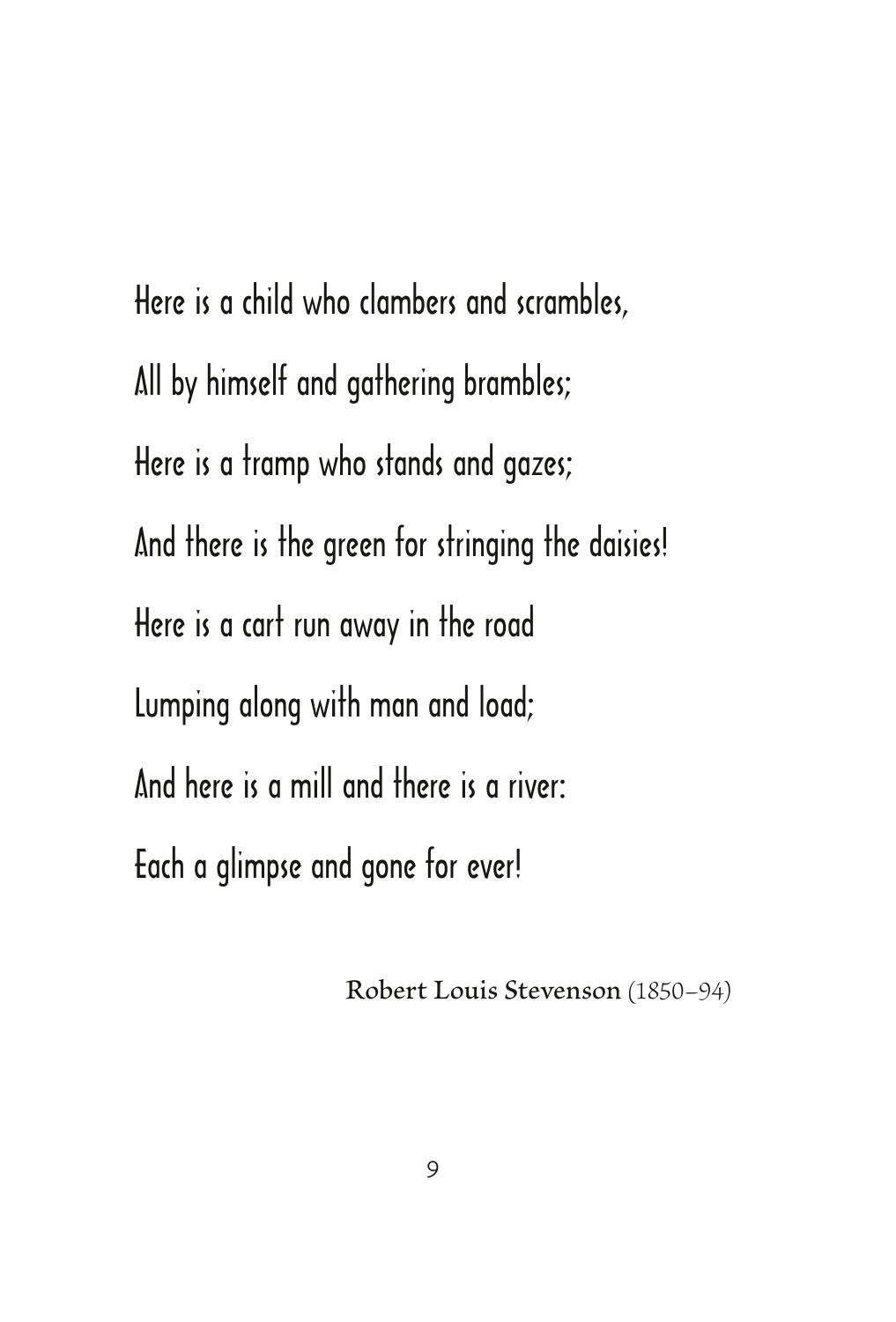Robert Louis Stevenson wrote novels — you probably know or have heard of *Treasure Island* — but he also wrote a book of poems about his childhood, and this is one of them.



When you read it, you can try tapping the rhythm just as you might when you hear a song. You can tap four times in each line of the poem. In the first line, for example, you can tap on "Fast" in "Faster," "fair" in "fairies," "fast" in the next "faster," and "witch" in "witches." If you say "TUM" for the tap and "tee" for the parts you don't tap, it goes:

#### **FAST**er than **FAIR**ies, **FAST**er than **WITCH**es

**TUM** tee tee, **TUM** tee, **TUM** tee tee, **TUM** tee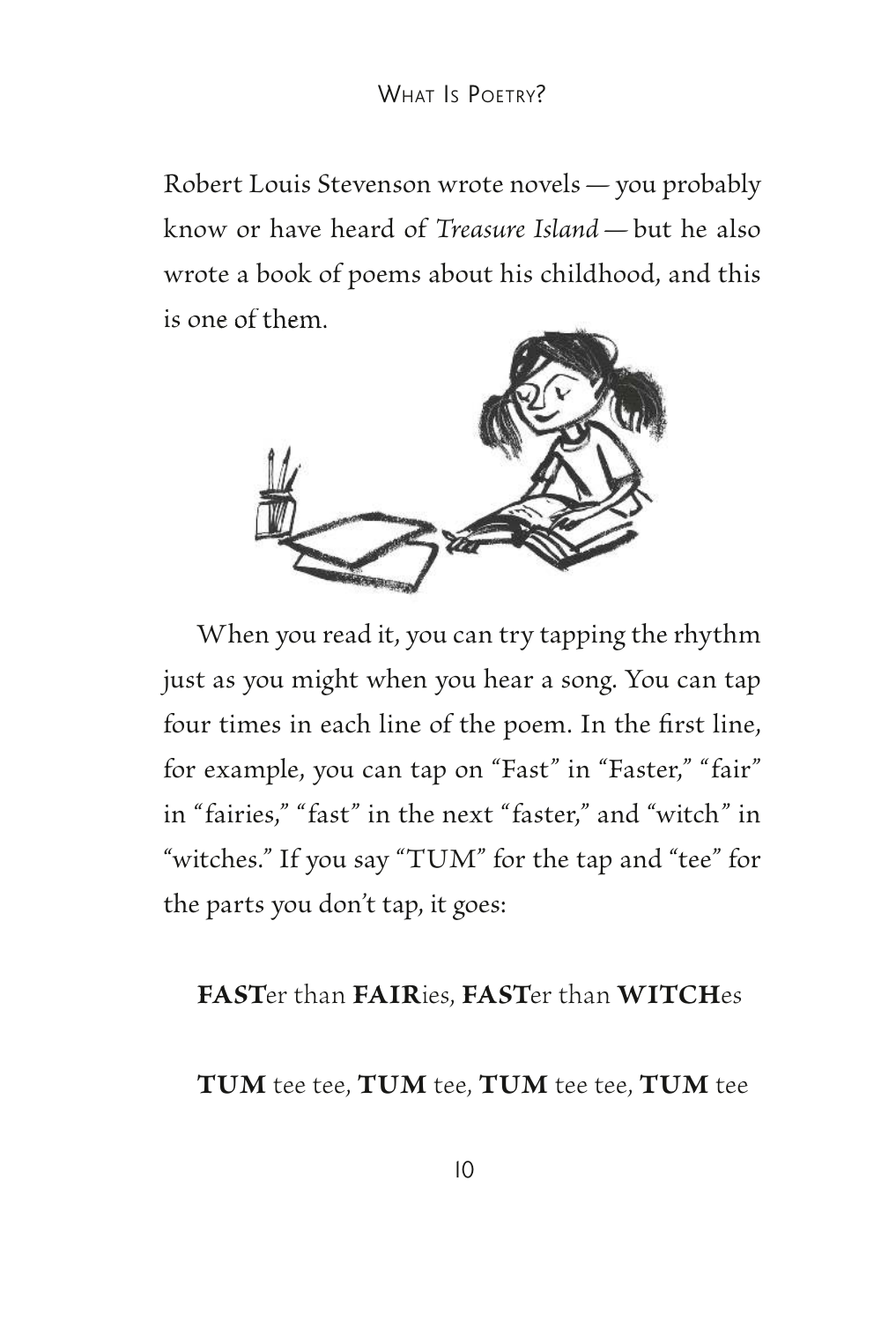I think Stevenson wrote to this rhythm because **he wanted the poem to sound like the thing he was writing about** — a train going along a track. And if you're on a train, you'll notice that there are times when your carriage has been moving at a steady pace and then suddenly the rhythm changes. Perhaps the poet wanted to show this (without telling us), because after the first five lines, the rhythm of the poem changes:

#### **Fly as thick as driving rain**

If you are tapping four TUMs to the line it goes:

#### **FLY** as **THICK** as **DRIV**ing **RAIN**

#### **TUM** tee **TUM** tee **TUM** tee **TUM**

If you are a musician, you will already know that there is something strange going on here. This line doesn't fit the rhythm. You are several "tees" short! If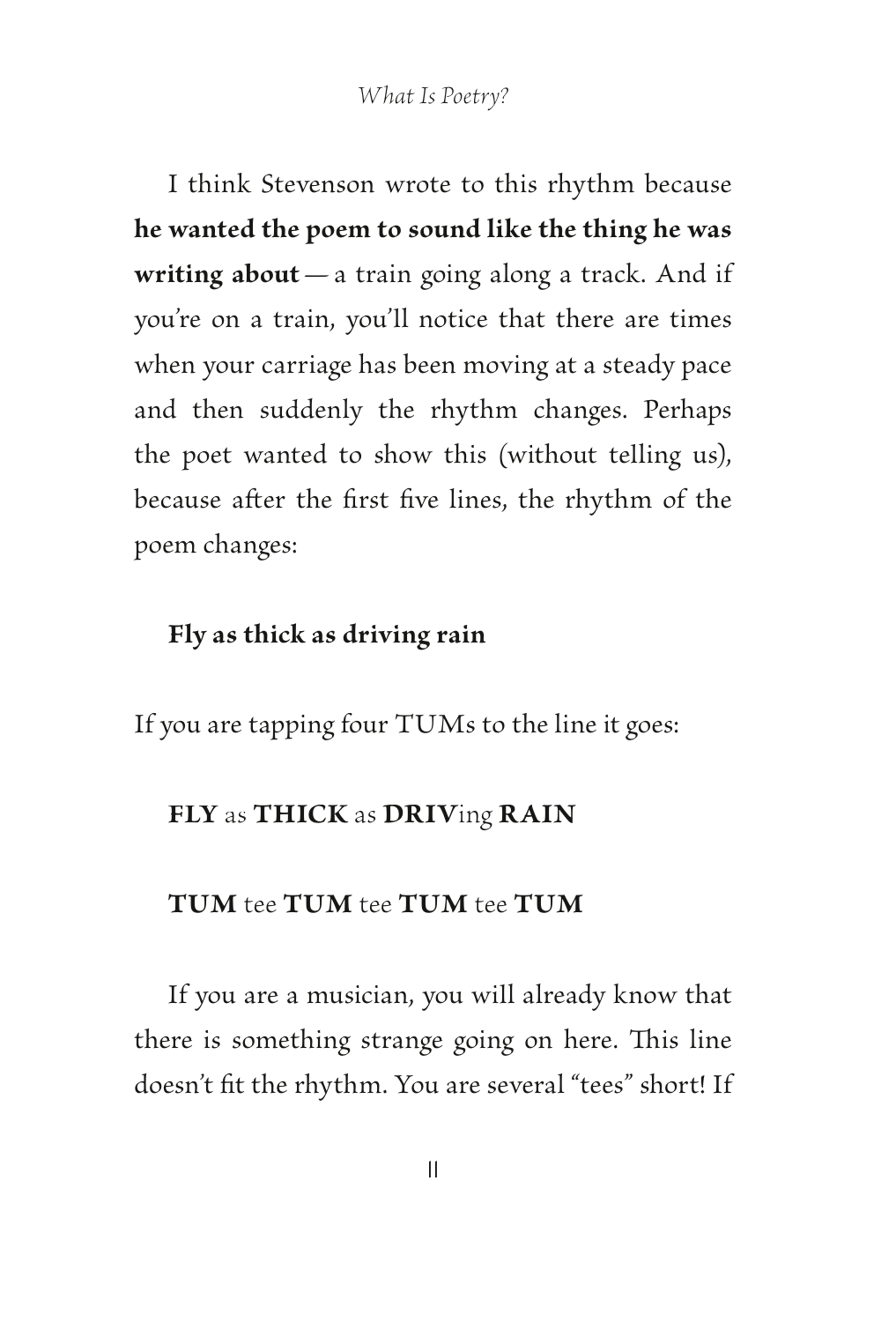the taps were to come at exactly the same time as in the other lines, either you'd have to leave little pauses or you'd have to make each of the tapped words last a tiny bit longer. Either way, it sounds to me like a train when it slows down.

I call all this **giving an impression.** The poem gives the impression of something without saying that it is doing it. A lot of poems work like this, but they do it in different ways - not just with rhythms. For example, they might try to show what a stream or rush of thoughts feels like by using parts of sentences, broken-up phrases, and single words instead of whole sentences.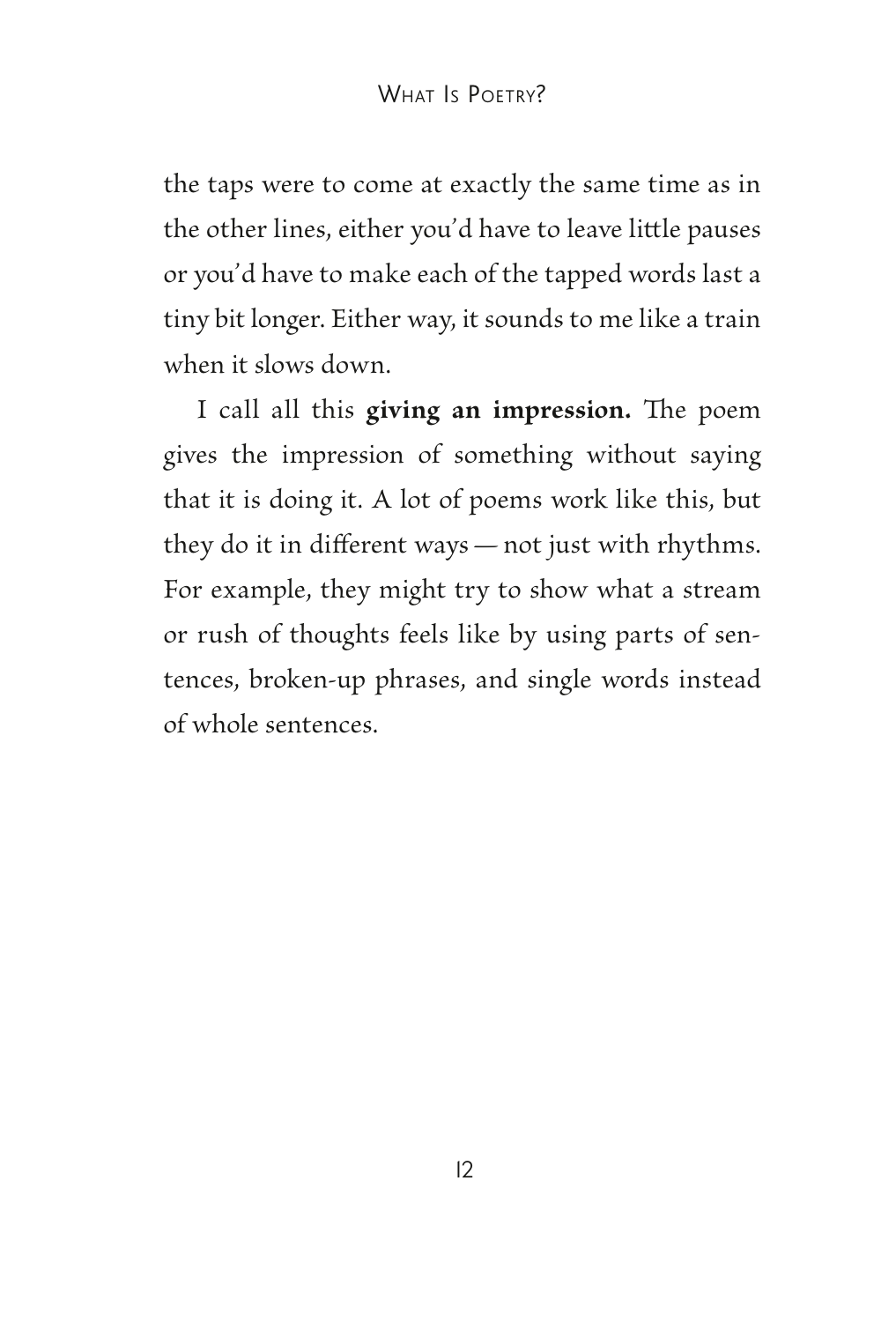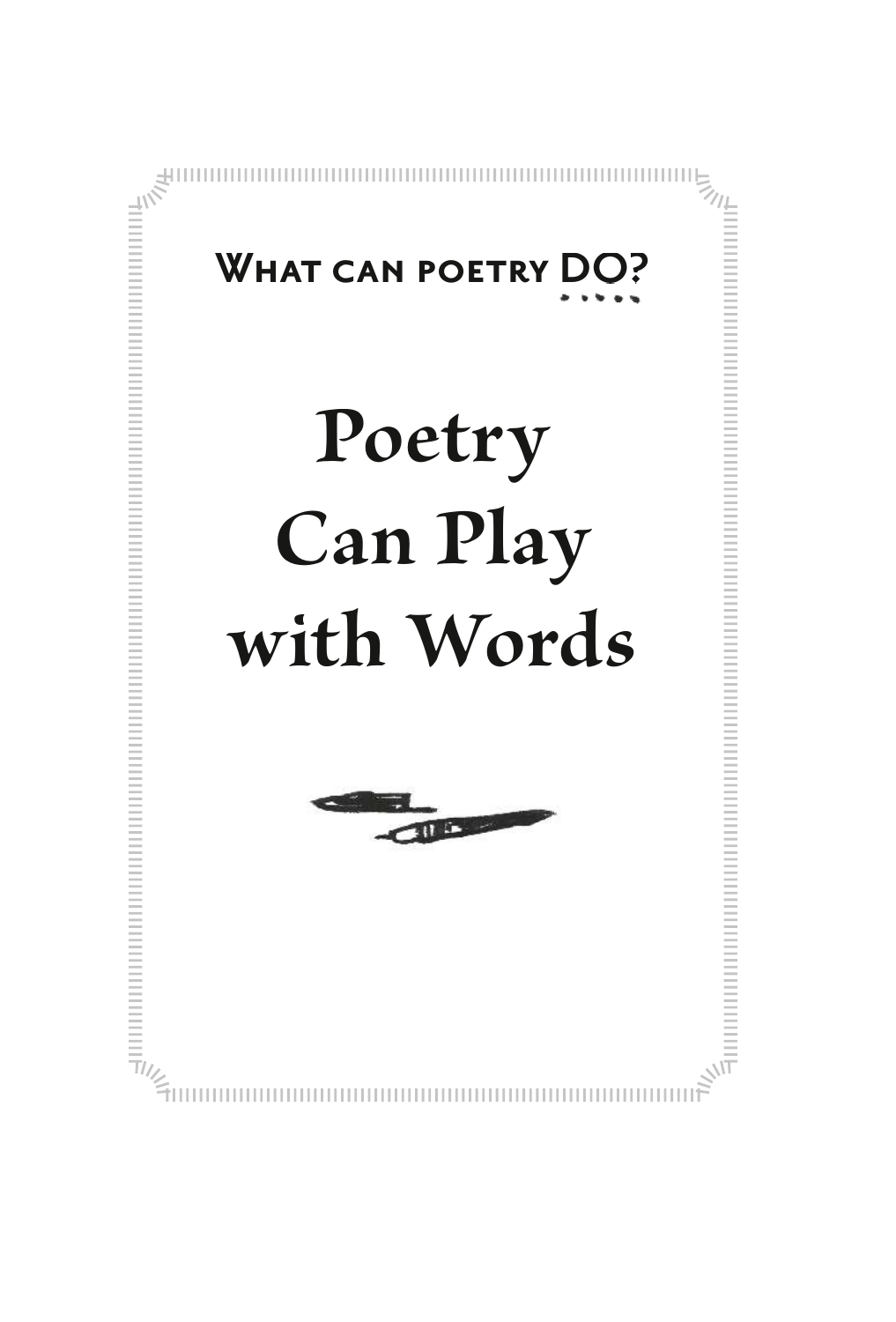# Waltzing Matilda

 $0$ nce a  $j$ olly swagman $^{\scriptscriptstyle 1}$  camped by a billabong $^{\scriptscriptstyle 2}$ *Under the shade of a coolibah tree, And he sang as he watched and waited till his billy*<sup>3</sup>  *boiled: "Who'll come a-waltzing Matilda with me?"*

*Waltzing Matilda, waltzing Matilda You'll come a-waltzing Matilda with me And he sang as he watched and waited till his billy boiled: "You'll come a-waltzing Matilda with me."*

*Down came a jumbuck*<sup>4</sup>  *to drink at that billabong. Up jumped the swagman and grabbed him with glee. And he sang as he shoved that jumbuck in his tucker bag:*<sup>5</sup> *"You'll come a-waltzing Matilda with me."*

*Waltzing Matilda, waltzing Matilda You'll come a-waltzing Matilda with me And he sang as he watched and waited till his billy boiled: "You'll come a-waltzing Matilda with me."*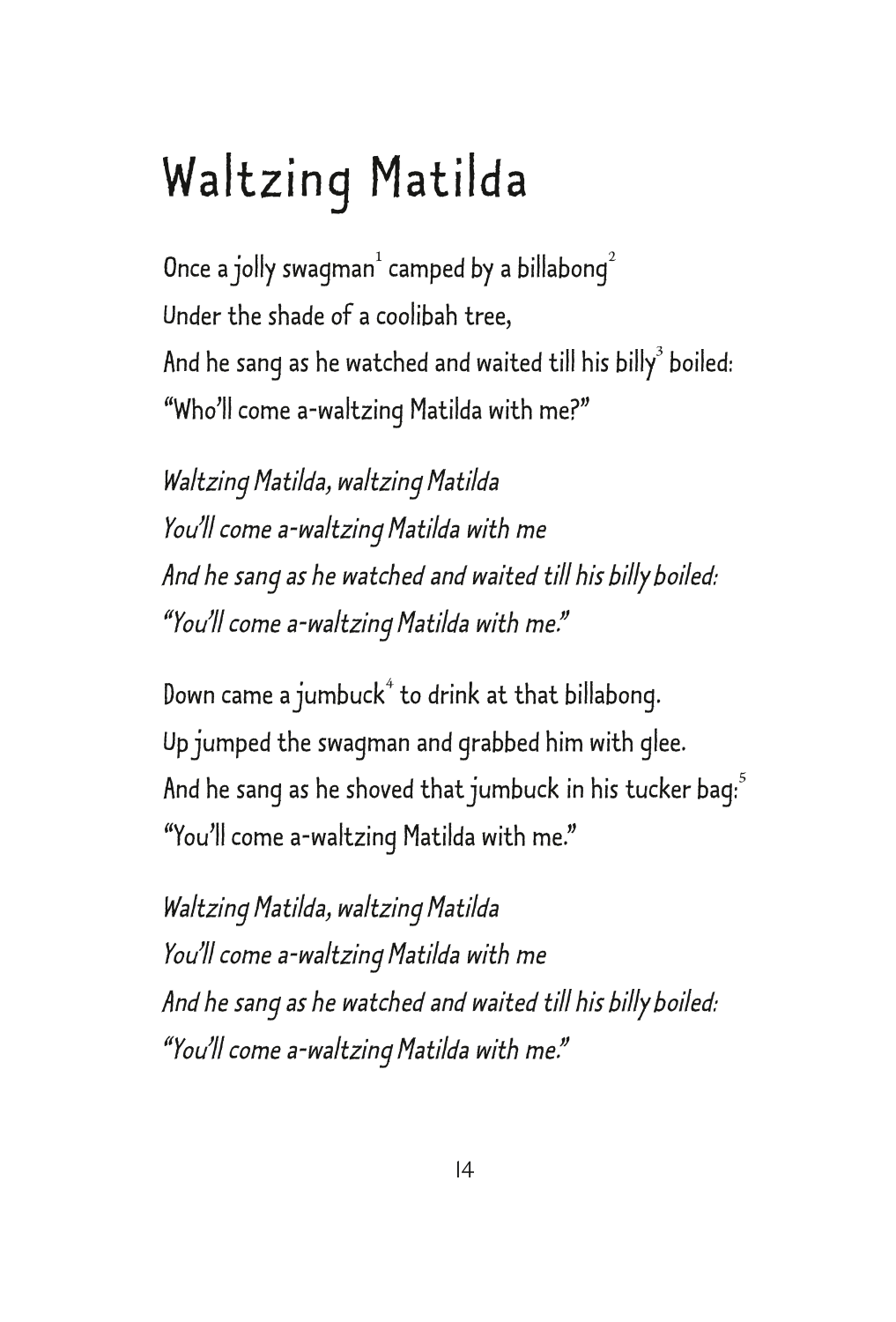Up rode the squatter, $^{\rm 6}$  mounted on his thoroughbred. $^7$ *Down came the troopers,*<sup>8</sup>  *one, two, and three. "Whose is that jumbuck you've got in your tucker bag? You'll come a-waltzing Matilda with me."*

*Waltzing Matilda, waltzing Matilda You'll come a-waltzing Matilda with me And he sang as he watched and waited till his billy boiled: "You'll come a-waltzing Matilda with me."*

*Up jumped the swagman and sprang into the billabong. "You'll never take me alive!" said he.*

*And his ghost may be heard as you pass by that billabong: "Who'll come a-waltzing Matilda with me?"*

#### Banjo Paterson (1864–1941)

1 swagman a traveling worker who worked on different sheep stations in the Australian countryside (or "the outback") 2 **billabong** a pool left behind when a river has changed course 3 **billy** a little can or pot you put on a fire to cook with 4 **jumbuck** a kind of sheep 5  **tucker bag** a food bag 6 **squatt er** a well-off landowner, usually English in origin 7 **thoroughbred** a very good purebred horse 8 **troopers** mounted police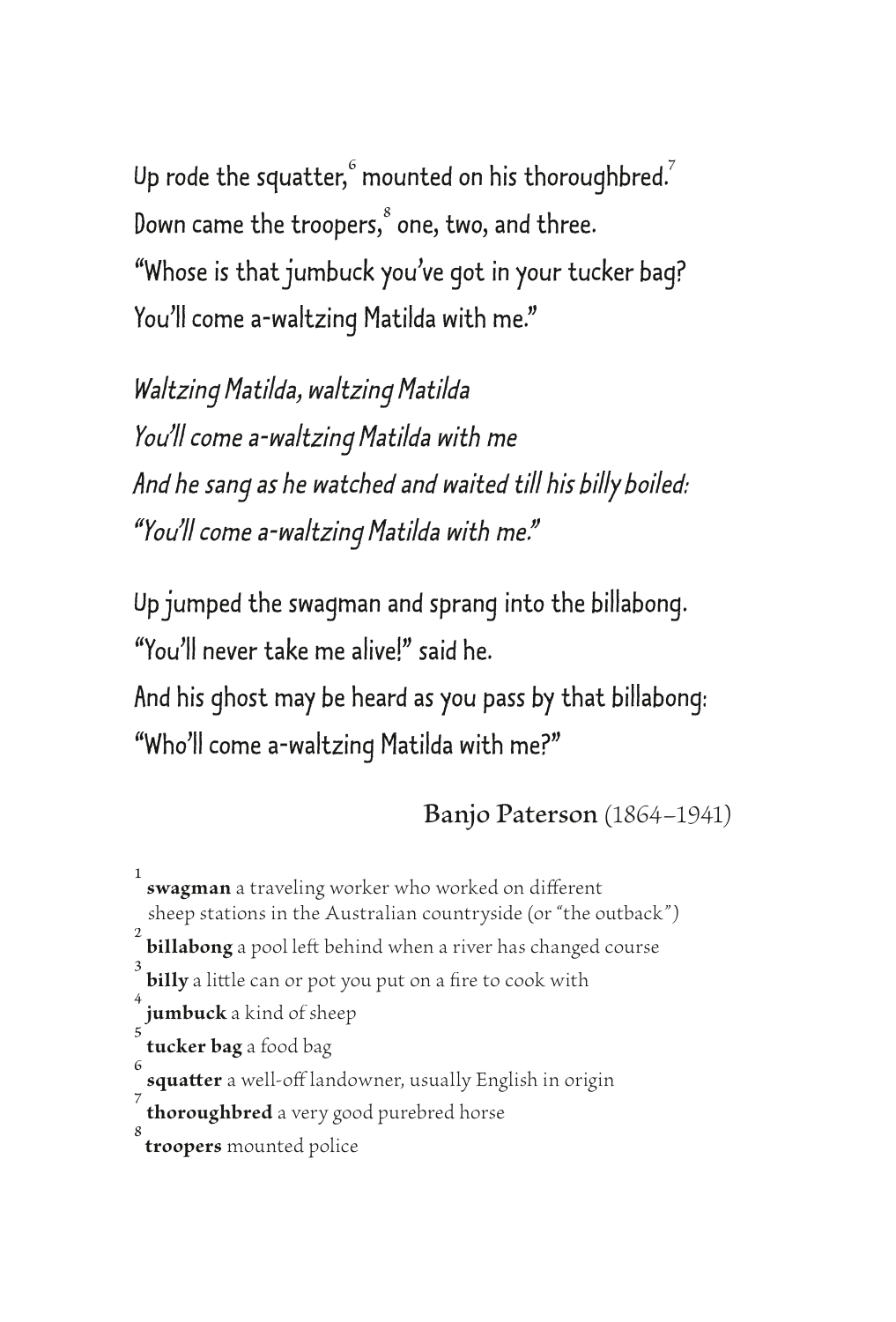This is just about the most famous piece of writing to come from Australia. Some Australians call it their unofficial national anthem.

In the story, a traveling worker puts a sheep in his bag. He isn't really allowed to do that — the sheep seems to belong to a landowner. Rather than be captured (and imprisoned, or even sentenced to death?), the swagman drowns himself in the billabong. Then his ghost can be heard singing "Waltzing Matilda" to anyone who passes by.

Stealing animals that belong to others is called poaching. There's a long history of poaching songs, and most of them are on the side of the poachers, sympathizing with them as poor people who get food by stealing animals from rich landowners. Imagine how difficult life would be as a swagman, looking after someone else's animals while you're hungry or even starving. It makes me think of an old, old idea that animals are part of a "common treasury," a resource for everyone — and it's not fair or right for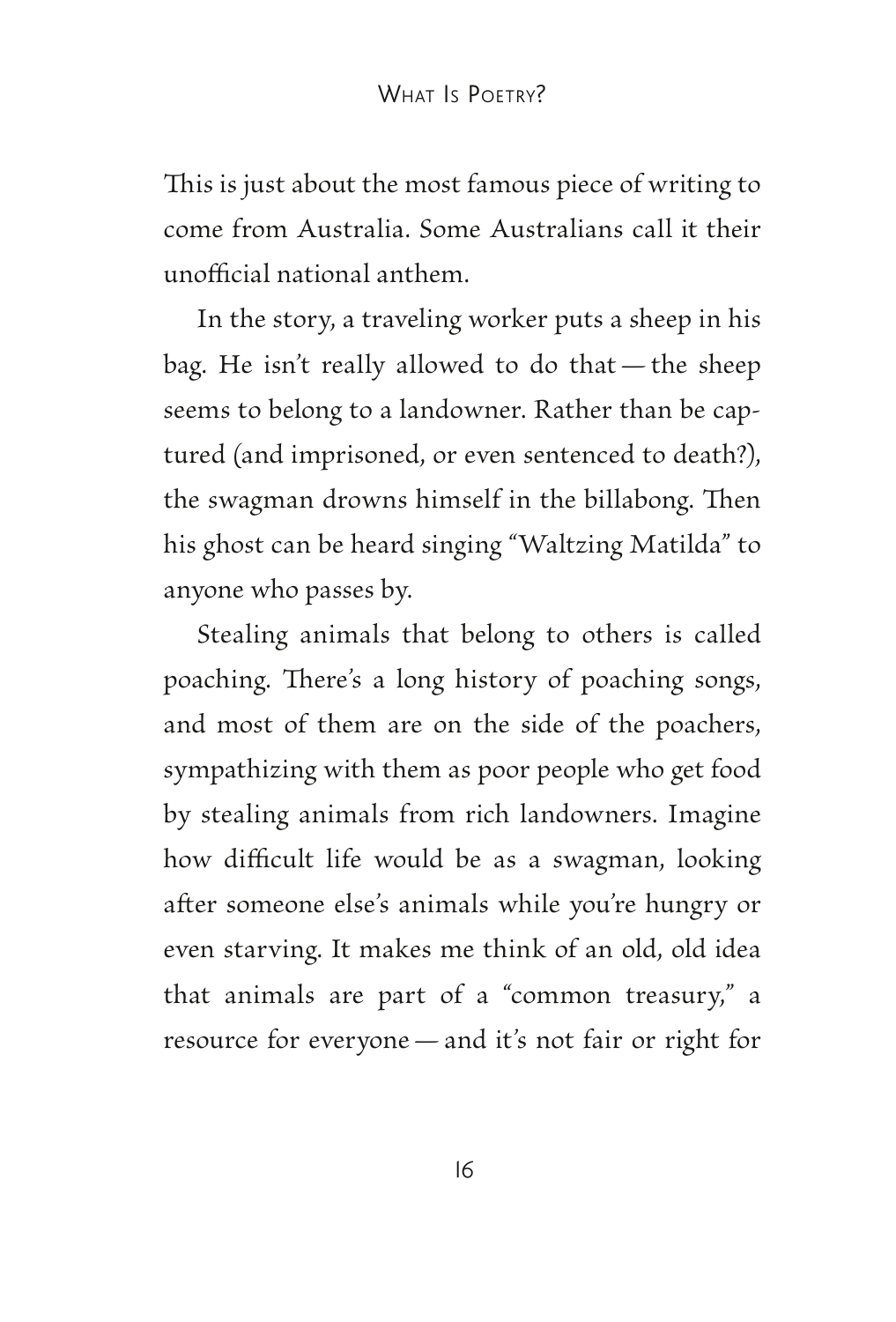any one person to say they own them and to start fencing them in.

There's a mysterious phrase that I've never really understood at the heart of the song: "Who'll come a-waltzing Matilda with me?" It only makes sense if there is a thing you can do that isn't just "waltzing" but "waltzing Matilda." You can, as the poem says, go "waltzing Matilda" with someone, just as you might, perhaps, say that you went "dancing Harry" with someone. Can we piece together what this strange phrase means just from the poem? Or do we have to look it up online or ask someone?

The first time we hear it, the swagman is waiting for his billy to boil. The second time, he sings it to the jumbuck just as he's shoving it into his tucker bag. The third time, the troopers and the squatter say it to him — and it's a command rather than a question. The fourth time, it's the ghost singing it to anyone passing by the billabong.

Can you think of a phrase that could replace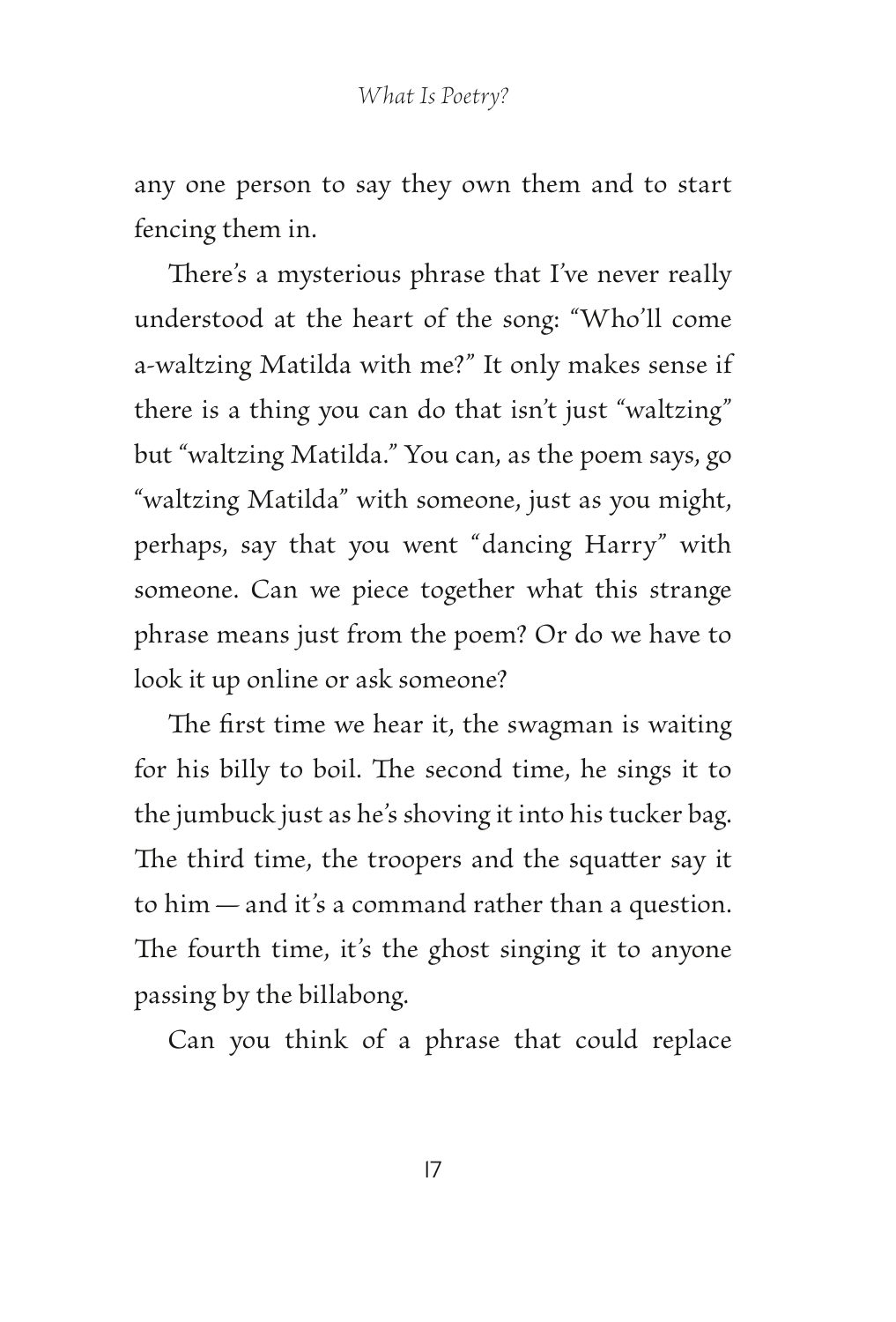"Who'll come a-waltzing Matilda with me?" and still more or less make sense? How about "Who'll come along with me?" It makes sense, but it doesn't give any idea of dancing. "Who'll mess around with me?" or "Who'll have fun with me?" would work quite well . . . but neither has the zip and swagger of "Who'll come a-waltzing Matilda with me?"

A whole song about a serious life-and-death conflict over work and food is given a comic touch with that one odd phrase. It's used in different ways in the poem: for example, the troopers seem to use it to mean "we caught you." A French policeman once said to me, "You will have to spend a good night in the cells if you don't carry the right papers." He meant the opposite of what he said: it wouldn't be a good night at all. It's the same with those troopers: the swagman wouldn't end up "waltzing Matilda" in the police cells either.

And I don't suppose meeting a ghost (if we believe in such things) would have you "waltzing Matilda" or would it? Is that the fun of the whole song? We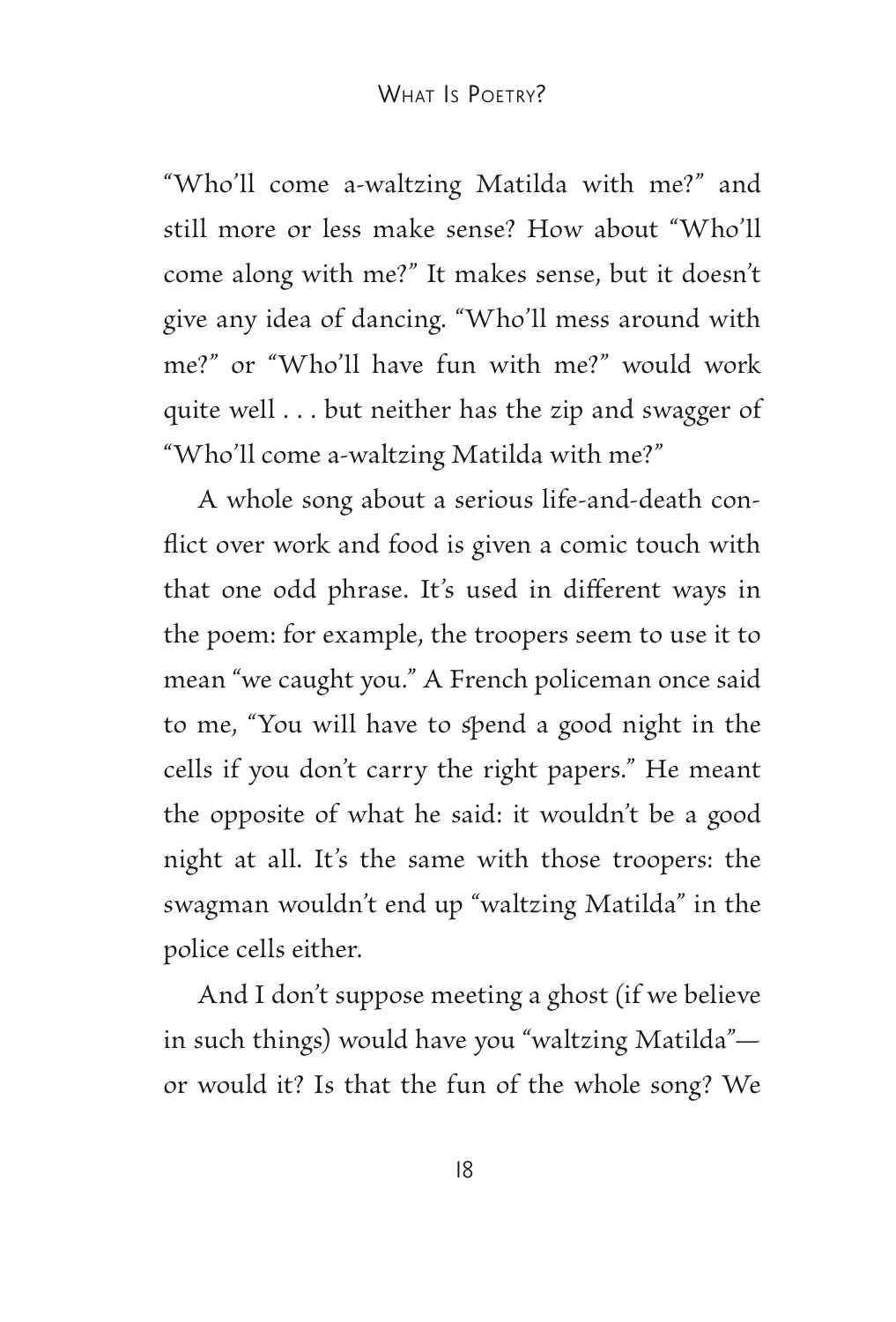end up waltzing Matilda along with the ghost of a poacher, celebrating his cheekiness, his nerve, his determination never to be caught alive and humiliated with a prison sentence.